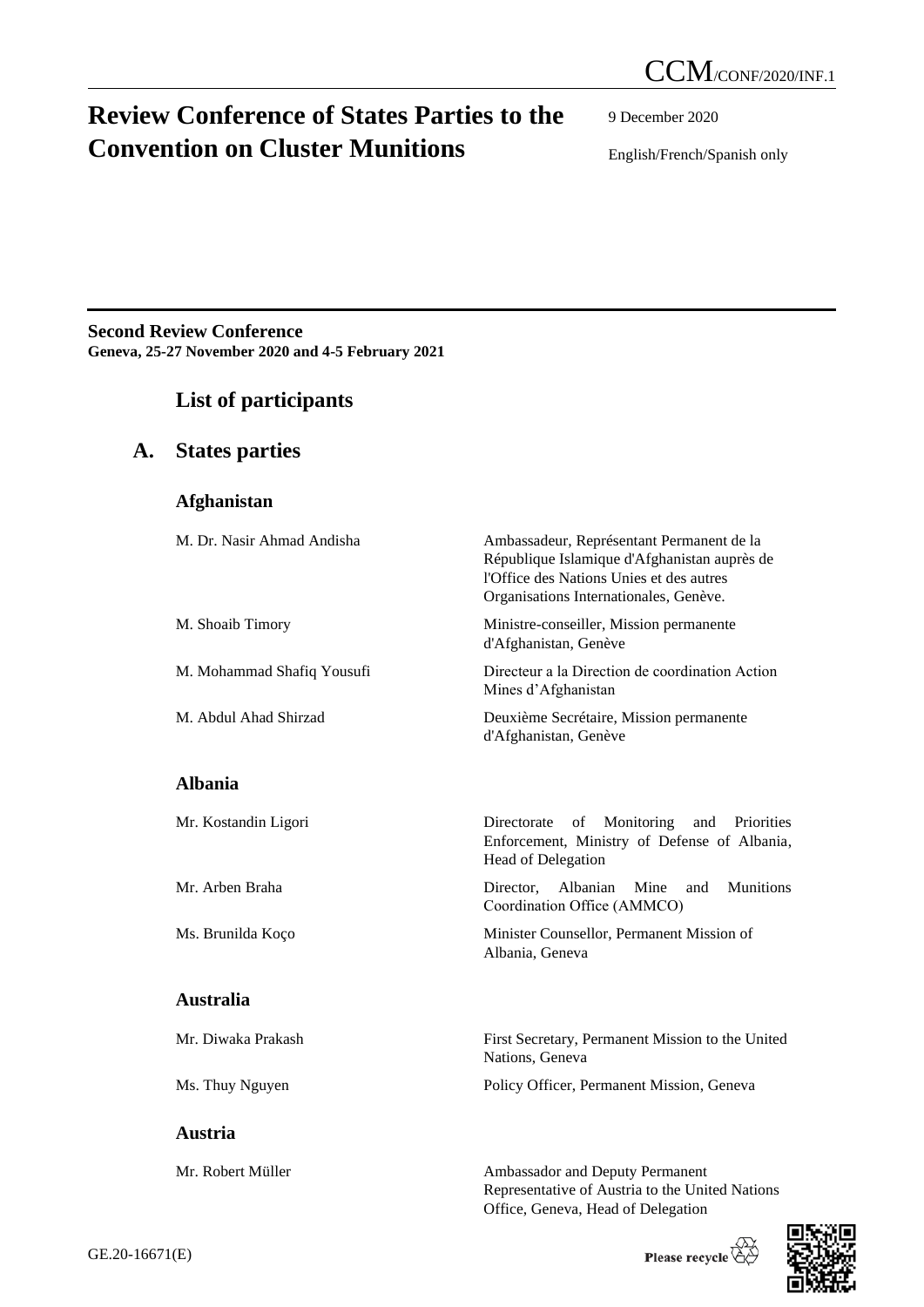| Mr. Christoph Sternat                   | Counsellor, Permanent Mission of Austria to<br>the United Nations Office, Geneva                               |
|-----------------------------------------|----------------------------------------------------------------------------------------------------------------|
| Mr. Dr. Wolfgang Banyai                 | Minister Plenipotentiary, Federal Ministry for<br>European and International Affairs, Vienna                   |
| Mr. Adolf Brückler                      | Colonel, Counsellor, Permanent Mission of<br>Austria, Geneva                                                   |
| Ms. Gamze Subasi                        | Attaché, Permanent Mission of Austria,<br>Geneva                                                               |
| <b>Belgium</b>                          |                                                                                                                |
| M. Sigurd Schelstraete                  | Directeur, Service Désarmement et Non-<br>Prolifération Ministère des Affaires étrangères,<br><b>Bruxelles</b> |
| Mme Charlotte Van Caeneghem             | Attachée, Service Désarmement et Non-<br>Prolifération Ministère des Affaires étrangères,<br><b>Bruxelles</b>  |
| M. Dirk Naessens                        | Major, Ministère de la Défense, Bruxelles                                                                      |
| M. Vincent Bodson                       | Première Secrétaire, Mission permanente de la<br>Belgique auprès des Nations Unies, Genève                     |
| <b>Bolivia (Plurinational State of)</b> |                                                                                                                |
| Ms. Mariana Yarmila Narvaez Vargas      | Second Secretary, Permanent Mission, Geneva                                                                    |
|                                         |                                                                                                                |
| <b>Bosnia and Herzegovina</b>           |                                                                                                                |
| Ms. Nermina Kapetanovic                 | Ambassador, Permanent Representative of<br>Bosnia and Herzegovina to the United Nations<br>office in Geneva    |
| Mr. Sasa Obradovic                      | Director of Bosnia and Herzegovina Mine<br>Action Centre                                                       |
| Mr. Tarik Serak                         | Head of the Mine Action Unit of Bosnia and<br>Herzegovina Mine Action Centre                                   |
| Mr. Igor Babic                          | Counsellor, Permanent Mission of Bosnia and<br>Herzegovina to the United Nations office in<br>Geneva           |
| <b>Botswana</b>                         |                                                                                                                |
| Mr. Dimpho Tsiane                       | Minister Counsellor, Permanent Mission of<br>Botswana to the United Nations, Geneva                            |
| Mr. Gaolatlhe Pule                      | Third Secretary, Permanent Mission of<br>Botswana to the United Nations, Geneva                                |
| <b>Bulgaria</b>                         |                                                                                                                |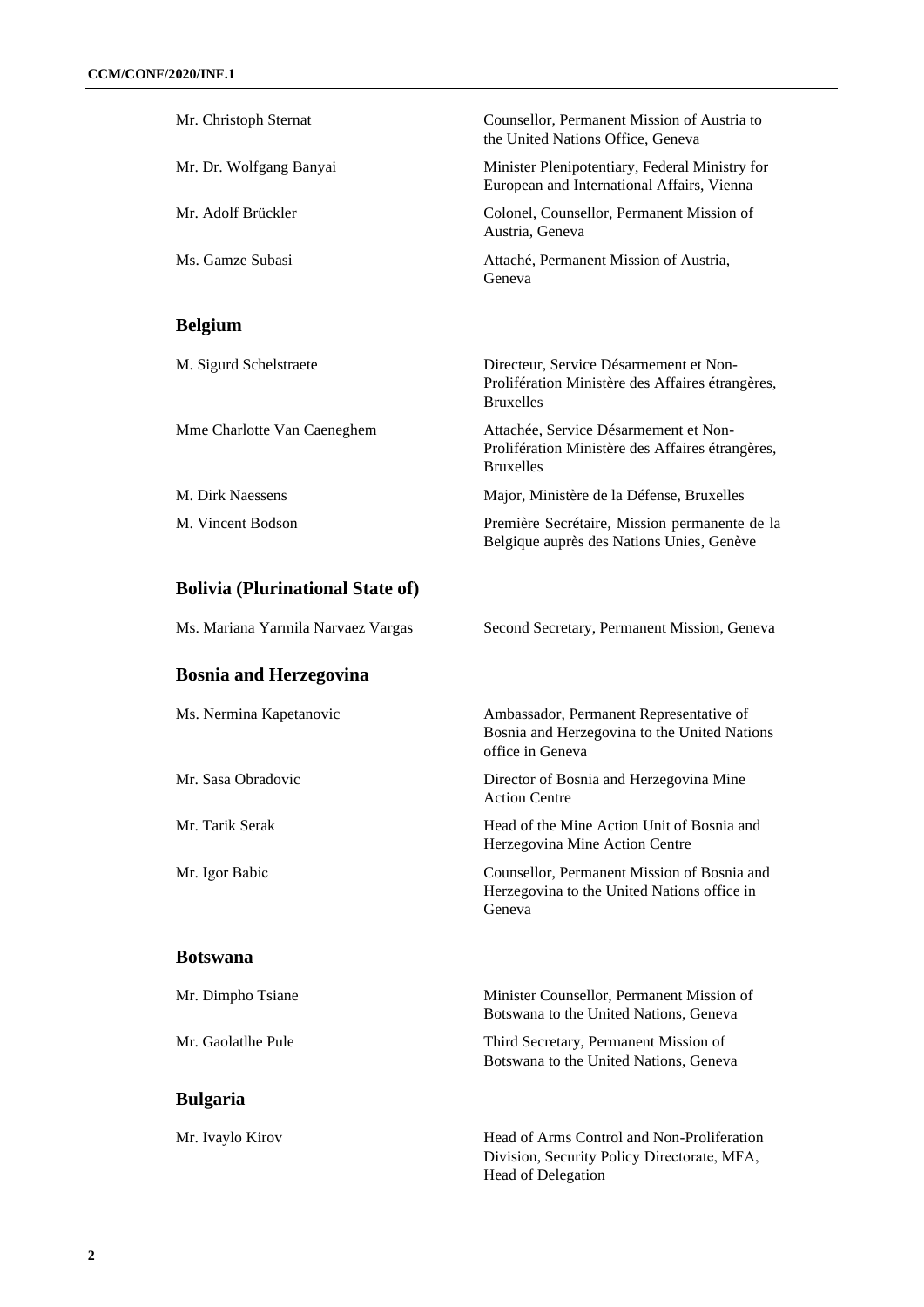| Mr. Iassen Tomov                    | First Secretary to the Permanent Mission of the<br>Republic of Bulgaria to the United Nations and<br>other International Organizations, Geneva |
|-------------------------------------|------------------------------------------------------------------------------------------------------------------------------------------------|
| Mr. Nikola Yakov                    | Senior Diplomatic Officer, Arms Control and<br>Non-Proliferation Division, Security Policy<br>Directorate, MFA                                 |
| Mr. Stoyan Karastoyanov             | Senior Expert, European Union and<br>International Organizations Department,<br>Defence Policy Directorate, MoD, Adviser                       |
| <b>Burkina Faso</b>                 |                                                                                                                                                |
| M. Dieudonné W. Désiré Sougouri     | Ambassadeur, Représentant permanent du<br>Burkina Faso, Genève, Chef de délégation                                                             |
| Mme Eliélé Nadine Traore/Bazie      | Ambassadeur, Représentante permanente<br>adjointe du Burkina Faso, Genève                                                                      |
| Mme Wendegoudi Jacqueline Ouedraogo | Premier Conseiller à l'Ambassade, Mission<br>permanente du Burkina Faso, Genève                                                                |
| Canada                              |                                                                                                                                                |
| Ms. Leslie E. Norton                | Ambassador.<br>Permanent<br>Representative,<br>Permanent<br>Mission,<br>Head<br>Geneva,<br>οf<br>Delegation                                    |
| Mr. John Davison                    | Counsellor, Deputy Permanent Representative,<br>Permanent Mission of Canada to the United<br>Nations, Geneva, Alternate Head of Delegation     |
| Mr. Brendan Murphy                  | Deputy Director, Non-proliferation and<br>Disarmament Division, Global Affairs Canada                                                          |
| Mr. Jason Kelland                   | Senior Policy Officer, Non-Proliferation and<br>Disarmament Division, Global Affairs Canada                                                    |
| Ms. Monique Cormier                 | Project<br>Leader,<br>Conventional<br>Weapons<br>Programming, Weapons Threat Reduction<br>Program Division, Global Affairs Canada              |
| Mr. Jérôme Collard-Proulx           | Second Secretary, Permanent Mission of<br>Canada to the United Nations, Geneva                                                                 |
| <b>Chile</b>                        |                                                                                                                                                |
| Sr. Frank Tressler                  | Embajador, Representante Permanente,<br>Ginebra, Jefe de Delegación                                                                            |
| Sr. Luis Plaza                      | Ministro Consejero, Misión Permanente,<br>Ginebra                                                                                              |
| Sr. Francisco Devia                 | Director, Dirección de Seguridad Internacional<br>y Humana MINREL                                                                              |
| Sra. Pamela Moraga                  | Primera Secretaria, Misión Permanente,<br>Ginebra                                                                                              |
| Sr. Juan Pablo Rosso                | Asesor, Dirección de Seguridad Internacional y<br>Humana MINREL                                                                                |
| Sr. George Brown                    | Jefe de División RR.II, Subsecretaría de<br>Defensa                                                                                            |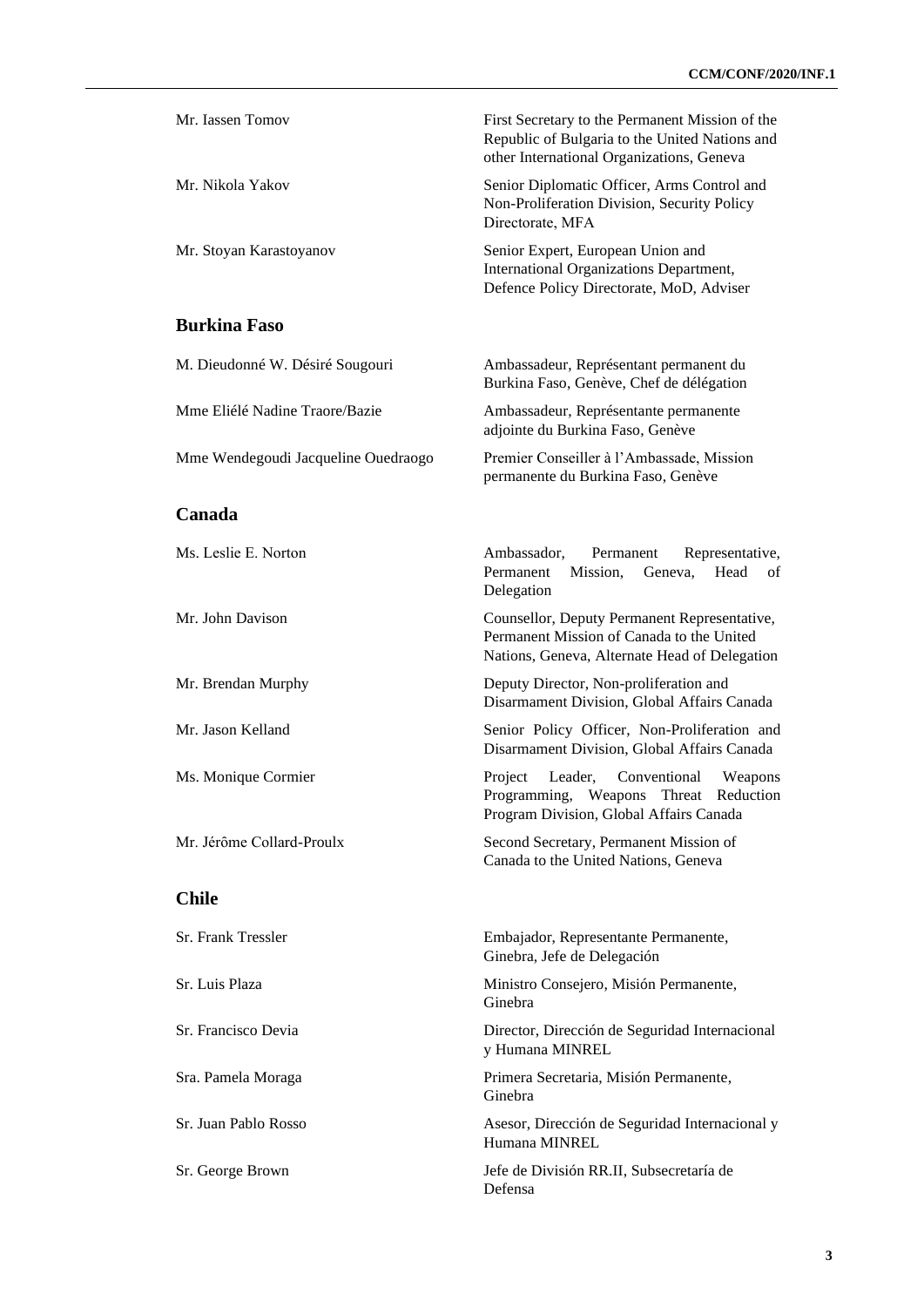| Sr. Juan Jose Lopez           | Secretario Ejecutivo de la Comisión Nacional<br>de Desminado                                                                                                                                            |
|-------------------------------|---------------------------------------------------------------------------------------------------------------------------------------------------------------------------------------------------------|
| Sr. Valentin Segura           | Jefe de Cooperación Internacional,<br>Subsecretaria de Defensa                                                                                                                                          |
| Sr. Sergio Larrain            | Asesor, Escritorio para Desarme, Subsecretaria<br>de Defensa                                                                                                                                            |
| Sr. Jorge Budge               | <b>Asesor SECNAD</b>                                                                                                                                                                                    |
| Sr. Carlos Rivera             | <b>Asesor SECNAD</b>                                                                                                                                                                                    |
| Colombia                      |                                                                                                                                                                                                         |
| Sra. Adriana Mendoza          | Embajadora, Representante Permanente, Jefe<br>de Delegación                                                                                                                                             |
| Sra. Diana Castillo           | Segundo Secretario                                                                                                                                                                                      |
| <b>Costa Rica</b>             |                                                                                                                                                                                                         |
| Ms. Catalina Devandas Aguilar | Ambassador, Permanent Representative,<br>Geneva, Head of Delegation                                                                                                                                     |
| Ms. Maricela Muñoz Zumbado    | Minister-Counsellor, Permanent Mission,<br>Geneva, Alternate Head of Delegation                                                                                                                         |
| Côte d'Ivoire                 |                                                                                                                                                                                                         |
| M. Guillaume Olivier Gonat    | Premier Secrétaire, Mission permanente de la<br>Republique de Côte d'Ivoire, Genève                                                                                                                     |
| <b>Croatia</b>                |                                                                                                                                                                                                         |
| Ms. Vesna Batistić Kos        | Ambassador Extraordinary and Plenipotenitary,<br>Permanent Mission of the Republic of Croatia<br>to the United Nations in Geneva, Head of<br>Delegation                                                 |
| Mr. Damir Trut                | Assistant Minister of the Interior of the<br>Republic of Croatia, Deputy Head of<br>Delegation                                                                                                          |
| Mr. Ivan Pepić                | Third Secretary, Permanent Mission of the<br>Republic of Croatia to the United Nations in<br>Geneva                                                                                                     |
| Ms. Tajana Čičak              | Civil servant, Mine Action Sector, Ministry of<br>the Interior of the Republic of Croatia                                                                                                               |
| Cuba                          |                                                                                                                                                                                                         |
| Sr. Lester Delgado Sánchez    | Excmo., Encargado de Negocios de la Misión<br>Permanente de Cuba ante la Oficina de las<br>Naciones Unidas en Ginebra y otros<br>Organismos Internacionales con sede en Suiza,<br>Jefe de la Delegación |
| Sra. Yaneisy Acosta Hernández | Primera Secretaria. Misión Permanente de Cuba<br>ante la Oficina de las Naciones Unidas en                                                                                                              |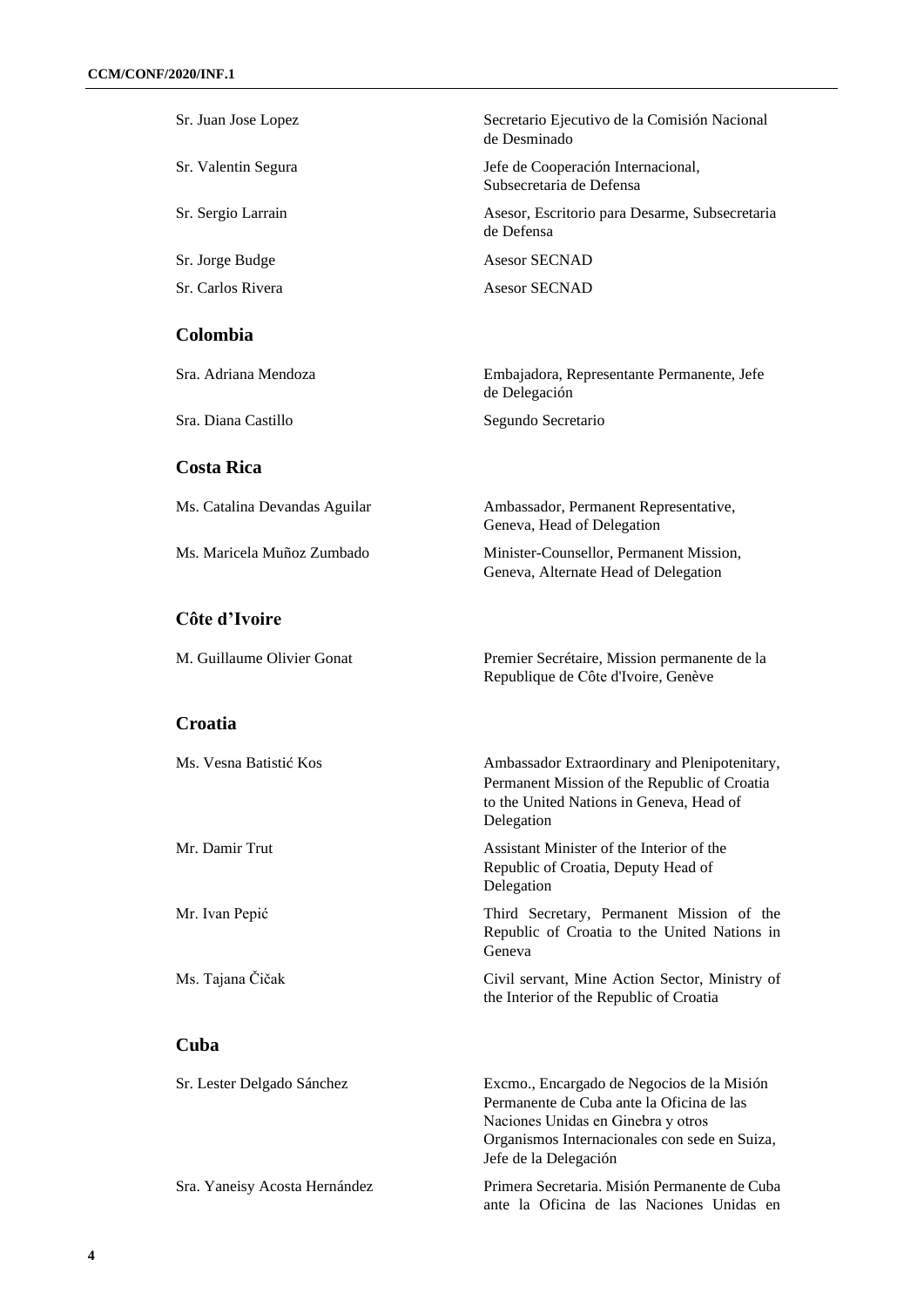|                                     | Ginebra y los Organismos Internacionales con<br>sede en Suiza.                                                                                  |
|-------------------------------------|-------------------------------------------------------------------------------------------------------------------------------------------------|
| <b>Czech Republic</b>               |                                                                                                                                                 |
| Mr. Michal Kaplan                   | Deputy Permanent Representative of the Czech<br>Republic to the UN Office in Geneva                                                             |
| Mr. Martin Bulánek                  | Permanent Mission of the Czech Republic to the<br>UN Office in Geneva                                                                           |
| Mr. Jiří Svoboda                    | Control Policies Department, Ministry of<br>Foreign Affairs of the Czech Republic                                                               |
| <b>Ecuador</b>                      |                                                                                                                                                 |
| Sr. Emilio Izquierdo                | Embajador, Representante Permanente del<br>Ecuador ante Naciones Unidas y otros<br>Organismos Internacionales en Ginebra. Jefe<br>de Delegación |
| Sr. Alejandro Dávalos               | Ministro, Representante Permanente Alterno<br>del Ecuador ante Naciones Unidas y otros<br>Organismos Internacionales en Ginebra                 |
| Sr. Diego Stacey                    | Consejero, Representación Permanente del<br>Ecuador ante Naciones Unidas y otros<br>Organismos Internacionales en Ginebra                       |
| <b>El Salvador</b>                  |                                                                                                                                                 |
| Sr. Joaquín Alexander Maza Martelli | Embajador, Representante Permanente, Misión<br>Permanente de El Salvador, Ginebra                                                               |
| Sr. Gustavo Argueta                 | Embajador, Representante Permanente<br>Adjunto, Misión Permanente de El Salvador,<br>Ginebra                                                    |
| Sr. Leonel Antonio Maye Menjívar    | Myr., Jefe de la Sección de Desarrollo,<br>Ministerio de la Defensa Nacional.                                                                   |
| Sra. Tania Maricela Luna de Benítez | Myr., Jefa del Departamento de Organismos<br>Multilaterales, Ministerio de la Defensa<br>Nacional.                                              |
| Sr. Walter Iván Cáceres,            | Colaborador Jurídico, Ministerio de la Defensa<br>Nacional                                                                                      |
| Sr. José Roberto Chávez             | Técnico de Asuntos de Desarme, Dirección de<br>Asuntos Multilaterales, Ministerio de<br>Relaciones Exteriores.                                  |
| <b>France</b>                       |                                                                                                                                                 |
| M. Yann Hwang                       | Ambassadeur, Représentant permanente de la<br>France auprès de la Conférence du<br>désarmement, Chef de délégation                              |
| M. Yves Marek                       | Ambassadeur, secrétaire général de la<br>Commission nationale pour l'élimination des<br>mines antipersonnel (CNEMA) et des armes à              |

sous-munitions, chef de délégation adjoint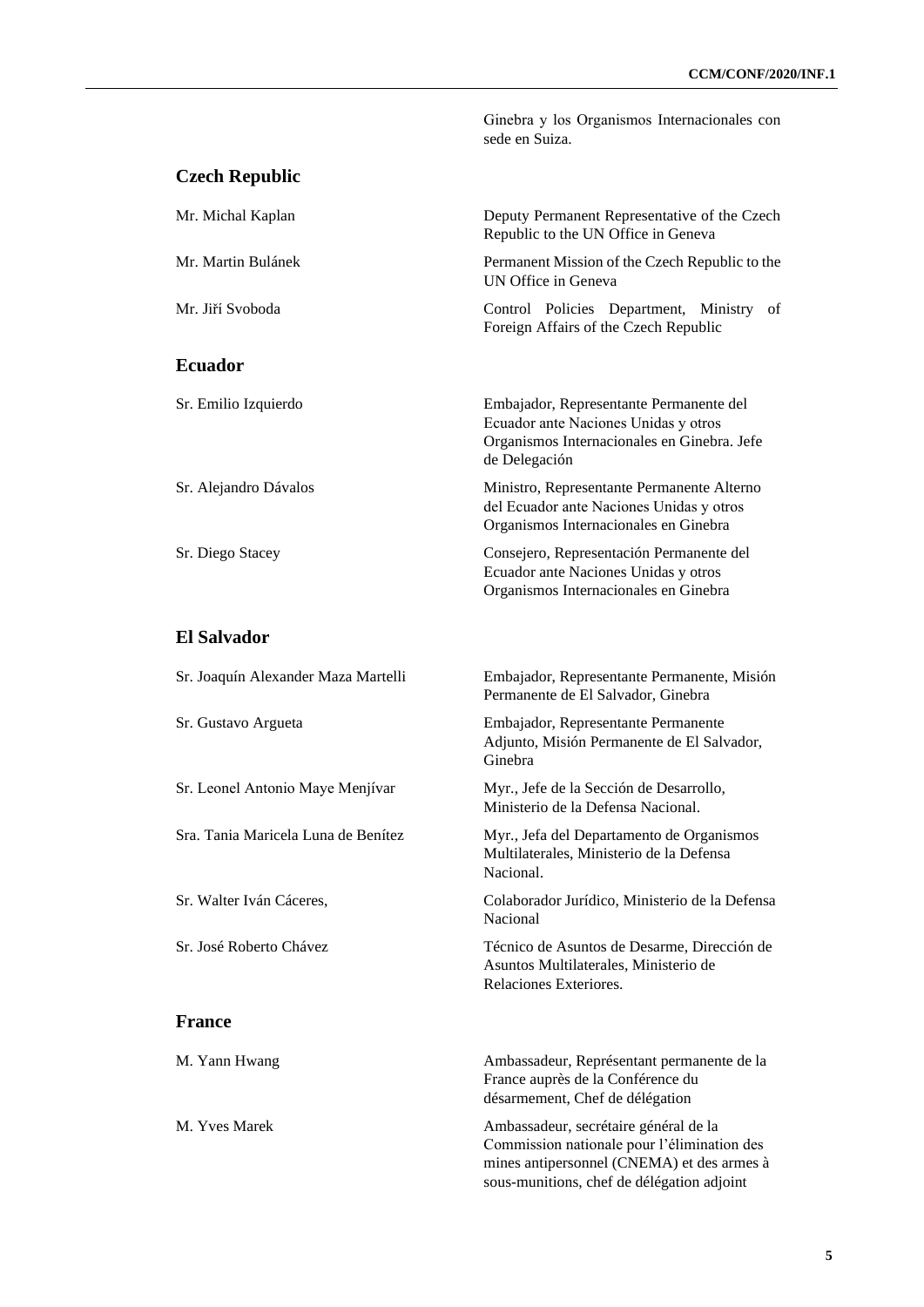| Mme Servane Lefort      | Attaché, représentation permanente de la<br>France auprès de la Conférence du<br>désarmement                                                                                                                                 |
|-------------------------|------------------------------------------------------------------------------------------------------------------------------------------------------------------------------------------------------------------------------|
| <b>Germany</b>          |                                                                                                                                                                                                                              |
| Mr. Peter Beerwerth     | Ambassador, Permanent Representative of<br>Germany to the Conference on Disarmament,<br>Geneva, Head of Delegation                                                                                                           |
| Mr. Albrecht Von Wittke | Head of Divison, Conventional Disarmament,<br>Preventive Arms Control, German Federal<br>Foreign Office, Berlin, Alternate Head of<br>Delegation                                                                             |
| Mr. Toralf Pilz         | Deputy Permanent Representative of Germany<br>to the Conference on Disarmament, Geneva,<br>Alternate Head of Delegation                                                                                                      |
| Mr. John Reyels         | Deputy Head of Division, Conventional<br>Disarmament,<br>Preventive<br>Arms<br>Control.<br>Federal Foreign Office,<br>German<br>Berlin,<br>Alternate Head of Delegation                                                      |
| Ms. Irmgard Adam        | First Secretary, Permanent Representation of<br>Germany to the Conference on Disarmament,<br>Geneva, Advisor                                                                                                                 |
| Mr. José Schulz         | Head<br>Division, Implementation<br>of<br>οf<br>Humanitarian Assistance, Humanitarian Mine<br>Clearance, Regional Programmes, Regional<br>Policy on Humanitarian Assistance, Federal<br>Ministry of Defence, Berlin, Advisor |
| Mr. Benjamin Hanna      | Deputy Head of Division, Implementation of<br>Humanitarian Assistance, Humanitarian Mine<br>Clearance, Regional Programmes, Regional<br>Policy on Humanitarian Assistance, Federal<br>Ministry of Defence Berlin, Advisor    |
| Ms. Katharina Dolezalek | Desk Officer, Implementation of Humanitarian<br>Assistance, Humanitarian Mine Clearance,<br>Regional Programmes, Regional Policy on<br>Humanitarian Assistance, Federal Ministry of<br>Defence, Berlin, Advisor              |
| Mr. Marco Fey           | Desk Officer, Arms Control, Non-Proliferation<br>CSBM OSCE, Federal Ministry of Defence,<br>Berlin, Advisor                                                                                                                  |
| Ms. Carina Steller      | Desk Officer, Arms Control, Non-Proliferation,<br>CSBM, OSCE, Federal Ministry of Defence,<br>Berlin, Advisor                                                                                                                |
| <b>Holy See</b>         |                                                                                                                                                                                                                              |
| M. Ivan Jurkovič        | Archevêque, Nonce Apostolique, Observateur<br>Permanent du Saint-Siège auprès de l'Office<br>des Nations Unies et des Organisations<br>Internationales à Genève, Chef de Délégation                                          |
| M. John D. Putzer       | Mgr., Premier Secrétaire, Mission permanente<br>du Saint-Siège                                                                                                                                                               |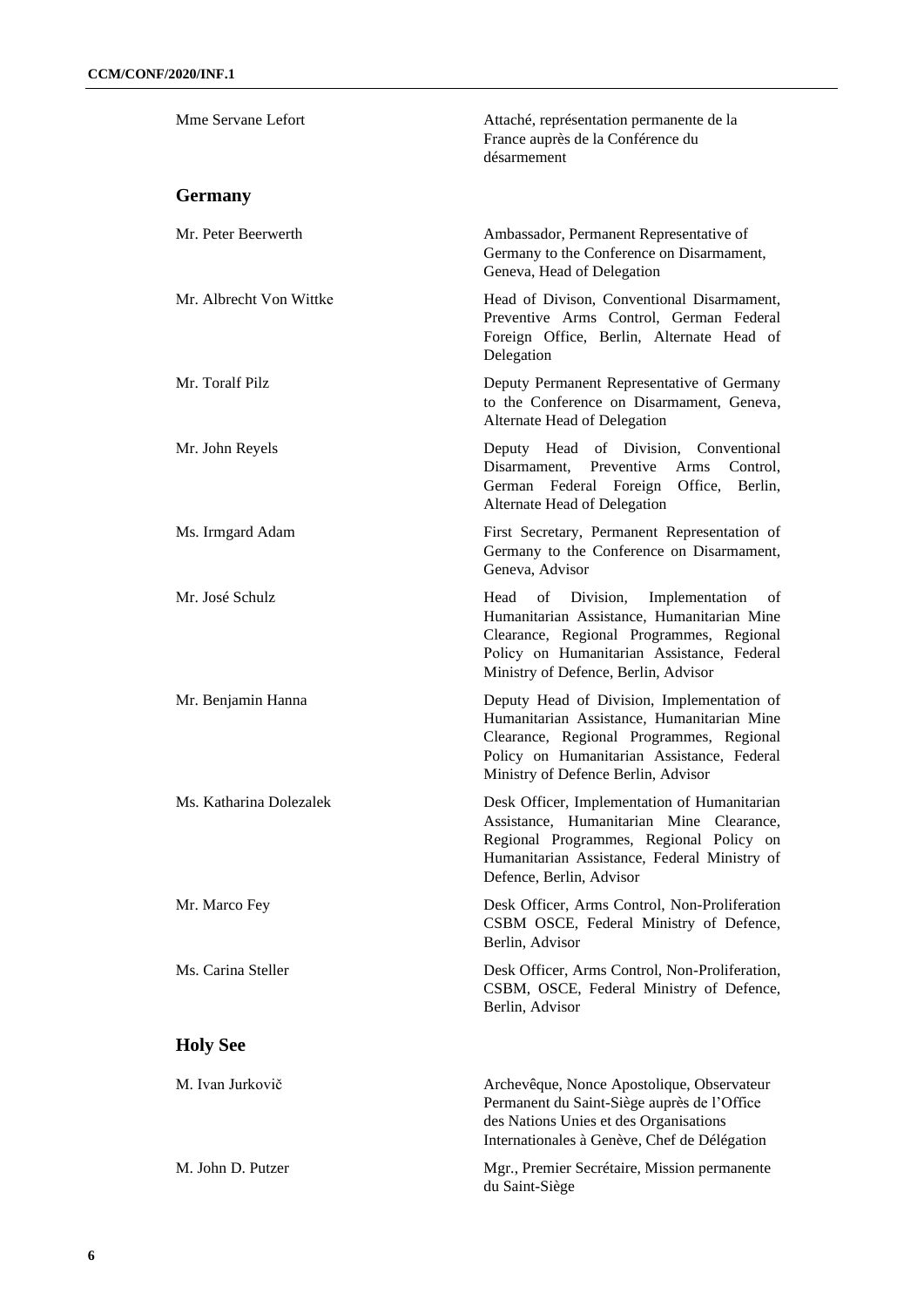| M. Stefano Saldi              | Attaché, Mission permanente du Saint-Siège                                                                                                                                        |
|-------------------------------|-----------------------------------------------------------------------------------------------------------------------------------------------------------------------------------|
| Mme Jessica Baroni            | Stagiaire, Mission permanente du Saint-Siège                                                                                                                                      |
| <b>Honduras</b>               |                                                                                                                                                                                   |
| Sr. Giampaolo Rizzo Alvarado  | Embajador, Representante Permanente, Misión<br>Permanente de Honduras, Ginebra                                                                                                    |
| Sr. Ángel Claros Cordova      | Primer Secretario, Misión Permanente<br>de<br>Honduras, Ginebra                                                                                                                   |
| Sr. Laurent Diemoz            | Pasante, Misión Permanente de Honduras,<br>Ginebra                                                                                                                                |
| Iraq                          |                                                                                                                                                                                   |
| Mr. Abbas K. Abbas            | Minister Plenipotentiary, Charge d'affaires a.i.,<br>Permanent Mission of the Republic of Iraq to<br>the United Nations Office and other<br>International Organizations at Geneva |
| Mr. Dhafir Mahmood            | General Director, Directorate of Mine Action,<br>Ministry of Health and Environment of Iraq                                                                                       |
| Mr. Haitham Alqanas           | Director of Operation-Southern Regional<br>Center, Directorate of Mine Action, Ministry of<br>Health and Environment of Iraq                                                      |
| Mr. Karim Khazal              | Director of Operations and Quality Control<br>Section, Directorate of Mine Action, Ministry<br>of Health and Environment of Iraq                                                  |
| Mr. Raed Hlaichi              | Director of International Cooperation Sector,<br>Directorate of Mine Action, Ministry of Health<br>and Environment of Iraq                                                        |
| Ms. Suha Al-Gharrawi          | Third Secretary, Mission of the Republic of<br>Iraq to United Nations Office and other<br>International Organizations at Geneva.                                                  |
| Mr. Mohammed Ridha Al-Haidari | Third Secretary, Mission of the Republic of<br>Iraq to the United Nations Office and other<br>International Organizations at Geneva                                               |
| <b>Ireland</b>                |                                                                                                                                                                                   |
| Mr. Michael Gaffey            | Ambassador and Permanent Representative of<br>Ireland to the United Nations Office in Geneva,<br>Head of Delegation                                                               |
| Mr. Jamie Walsh               | Deputy Permanent Representative<br>(Disarmament), Permanent Mission of Ireland<br>to the United Nations Office and Other<br>International Organisations in Geneva                 |
| Mr. John Forde                | Deputy Director, Disarmament and Non-<br>Proliferation, Political Division, Department of<br>Foreign Affairs and Trade                                                            |
| Ms. Emma Tobin                | Desk Officer, Disarmament and Non-<br>Proliferation, Political Division, Department of<br>Foreign Affairs and Trade                                                               |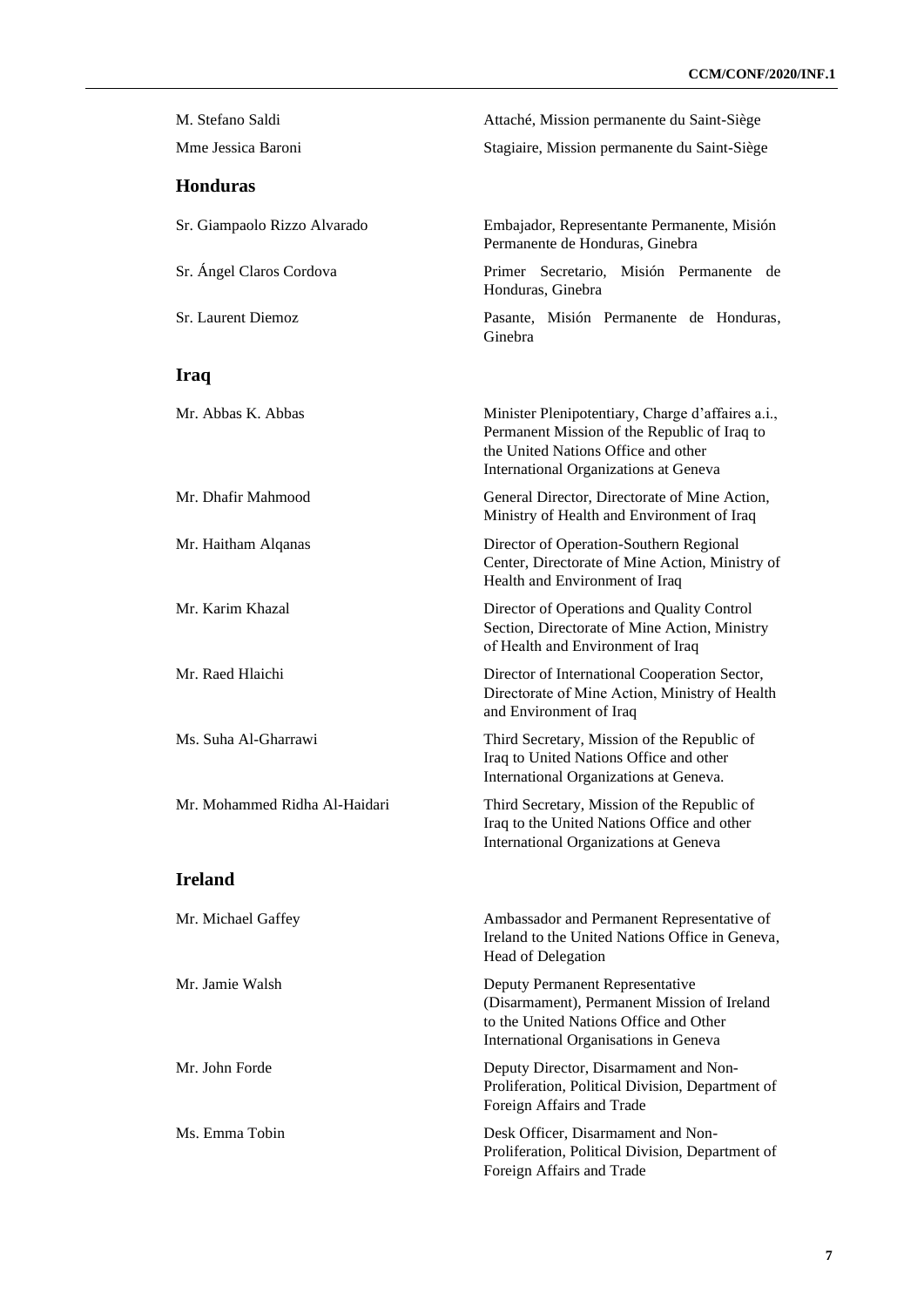| Mr. Aaron Lainé                  | Disarmament Advisor, Permanent Mission of<br>Ireland to the United Nations Office in Geneva                                                                           |
|----------------------------------|-----------------------------------------------------------------------------------------------------------------------------------------------------------------------|
| Mr. James Burke                  | Colonel, Military Adviser, Irish Defence<br>Forces                                                                                                                    |
| <b>Italy</b>                     |                                                                                                                                                                       |
| Mr. Gianfranco Incarnato         | Ambassador, Permanent Representative of Italy<br>to the Conference on Disarmament, Head of<br>Delegation                                                              |
| Mr. Tancredi Francese            | Deputy Permanent Representative of Italy to<br>the Conference on Disarmament, Alternate<br>Head of Delegation                                                         |
| Japan                            |                                                                                                                                                                       |
| Mr. Ichiro Ogasawara             | Ambassador Extraordinary and Plenipotentiary,<br>Permanent Representative, Delegation of Japan<br>to the Conference on Disarmament, Geneva                            |
| Mr. Kazuhiro Nakai               | Minister, Deputy Permanent Representative,<br>Delegation of Japan to the Conference on<br>Disarmament, Geneva                                                         |
| Mr. Jun Yamada                   | Colonel (Air), First Secretary and Defense<br>Attaché, Delegation of Japan to the Conference<br>on Disarmament, Geneva                                                |
| Lao People's Democratic Republic |                                                                                                                                                                       |
| Mr. Kham-Inh Khitchadeth         | Ambassador, Permanent Representative,<br>Permanent Mission of the Lao PDR, Geneva,<br>Head of Delegation                                                              |
| Mr. Sitsangkhom Sisaketh         | Counselor, Deputy Permanent Representative,<br>Permanent Mission of the Lao PDR, Geneva                                                                               |
| Mr. Phetsamone Keovongvichith    | First Secretary, Permanent Mission of the Lao<br>PDR, Geneva                                                                                                          |
| Lithuania                        |                                                                                                                                                                       |
| Mr. Robertas Rosinas             | Deputy Permanent Representative, Permanent<br>Mission of the Republic of Lithuania to the<br>United Nations Office and Other International<br>Organizations in Geneva |
| Ms. Jorūnė Martinavičiūtė        | Second Secretary, Arms Control and<br>Non-Proliferation Division, Ministry of<br>Foreign Affairs of the Republic of Lithuania                                         |
| Ms. Agnė Bernadišiūtė            | Adviser, International Relations and Operations<br>Group, Ministry of National Defence of the<br>Republic of Lithuania                                                |
| <b>Madagascar</b>                |                                                                                                                                                                       |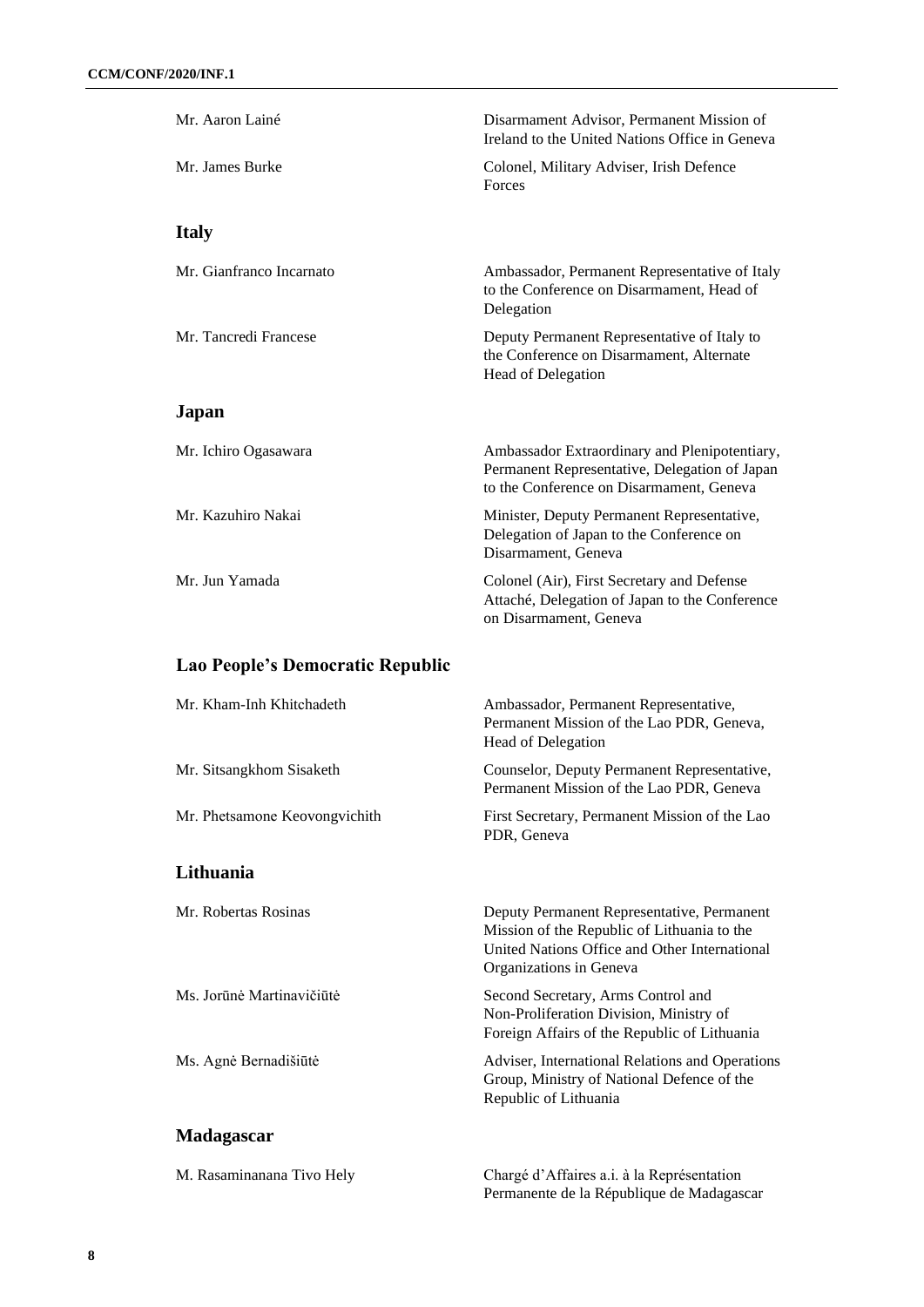|                                         | auprès de l'Office des Nations Unies et des<br>Institutions Spécialisées à Genève et à Vienne                                                                                          |
|-----------------------------------------|----------------------------------------------------------------------------------------------------------------------------------------------------------------------------------------|
| M. Razafindrangato Rivo Nantenaina      | Conseiller à la Représentation Permanente de<br>la République de Madagascar auprès de<br>l'Office des Nations Unies et des Institutions<br>Spécialisées à Genève et à Vienne           |
| <b>Maldives</b>                         |                                                                                                                                                                                        |
| Mr. Ibrahim Ashraf                      | Lieutenant Colonel, Ministry of Defence                                                                                                                                                |
| <b>Malta</b>                            |                                                                                                                                                                                        |
| H.E. Christopher Grima                  | Ambassador, Permanent Representative,<br>Permanent Mission of the Republic of Malta,<br>Geneva, Head of Delegation                                                                     |
| Ms. Nicoleta Croitoru-Bantea            | Political Officer, Permanent Mission of the<br>Republic of Malta, Geneva                                                                                                               |
| <b>Mauritania</b>                       |                                                                                                                                                                                        |
| M. Mohamed El Habib Bal                 | Ambassadeur, Représentant permanent,<br>Genève                                                                                                                                         |
| M. Mohamed El Bechir Mohamed Lemine     | Conseillère, Charge d'Affaires ai.i, Mission<br>permanent, Genève                                                                                                                      |
| M. Saleck Hamah                         | Premier Conseiller, Mission permanent,<br>Genève                                                                                                                                       |
| M. Mohamed Laghdaf Mohamedou Baham      | Lieutenant-Colonel, Coordinateur du<br>Programme National de Déminage<br>Humanitaire pour le Développement (PNDHD)                                                                     |
| <b>Mexico</b>                           |                                                                                                                                                                                        |
| Sra. Socorro Flores Liera               | Embajadora, Representante Permanente de<br>México ante la Oficina de las Naciones Unidas<br>y los Organismos Internacionales con sede en<br>Ginebra, Jefe de Delegación                |
| Sr. Raúl Heredia Acosta                 | Embajador, Representante Permanente Alterno<br>de México ante la Oficina de las Naciones<br>Unidas y los Organismos Internacionales con<br>sede en Ginebra, Jefe de Delegación Alterno |
| Sr. Alonso Francisco Martínez Ruiz      | Consejero, Misión Permanente de México ante<br>la Oficina de las Naciones Unidas y los<br>Organismos nternacionales con sede en Ginebra                                                |
| Sr. Emmanuel de Jesús Camarillo Vázquez | Coronel de Zapadores, Diplomado del Estado<br>Mayor, Asesor Militar de la Misión Permanente<br>de México ante los Organismos Internacionales<br>con sede en Ginebra                    |
| Sra. María Pía Gómez Robledo Sánchez    | Misión Permanente de México ante la Oficina<br>de las Naciones Unidas y otros Organismos<br>Internacionales con sede en Ginebra                                                        |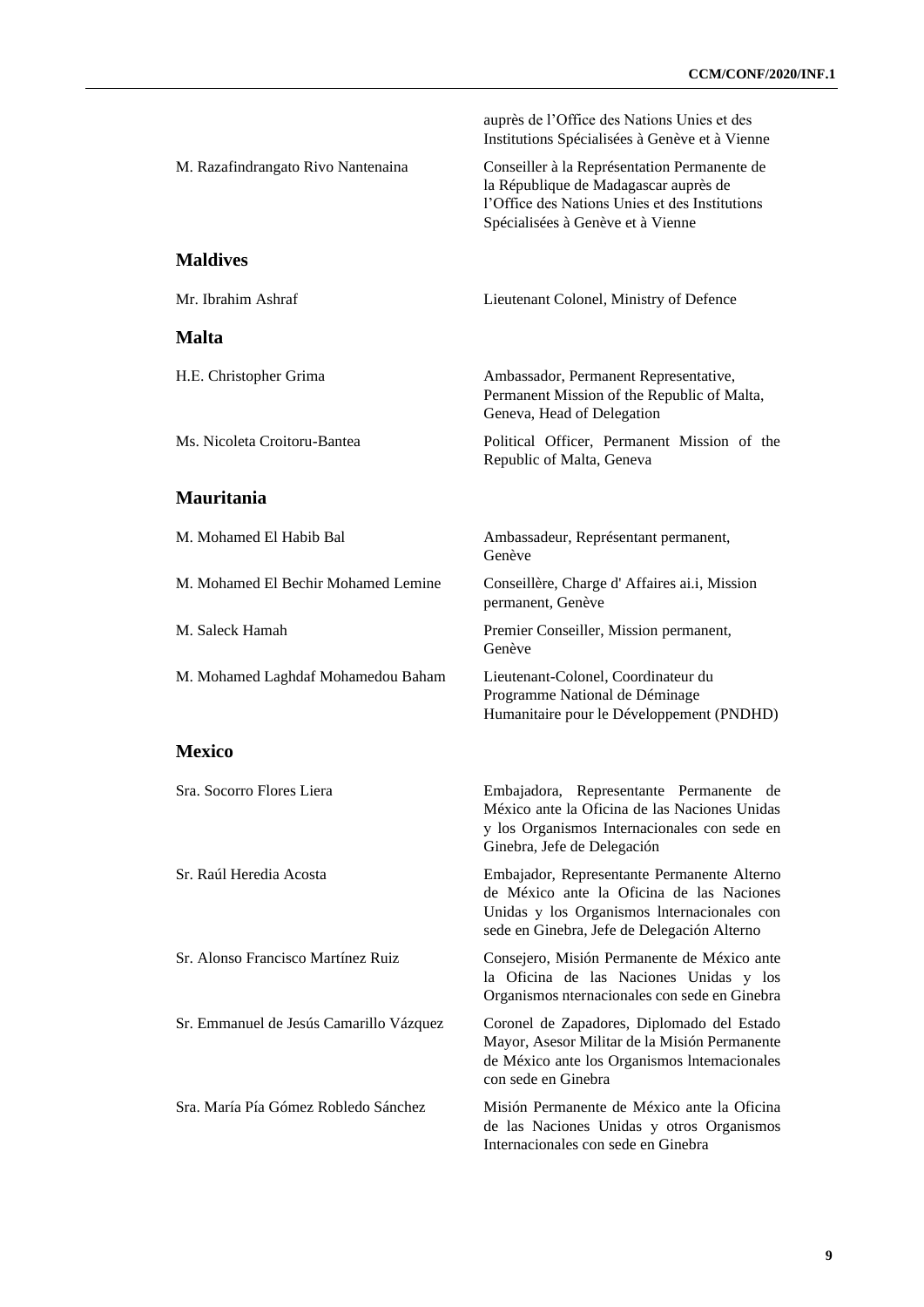## **Montenegro**

| Mr. Mirsad Mulić          | Director General for Emergency Management,<br>Ministry of Interior of Montenegro, Head of<br>Delegation                                                                                                        |
|---------------------------|----------------------------------------------------------------------------------------------------------------------------------------------------------------------------------------------------------------|
| Ms. Slavica Milačić       | Ambassador, Permanent Representative of<br>Montenegro to UN and other International<br>Organizations in Geneva                                                                                                 |
| Mr. Milovan Joksimović    | Head of Department for Unexploded Ordnance<br>(UXO), Directorate for Emergency<br>Management, Ministry of Interior of<br>Montenegro, National Contact Person for the<br><b>Convention on Cluster Munitions</b> |
| Mr. Nikola Ražnatović     | First Secretary in the Permanent Representative<br>of Montenegro to UN and other International<br>Organizations in Geneva                                                                                      |
| <b>Namibia</b>            |                                                                                                                                                                                                                |
| Mr. Collin Namalambo      | First Secretary, Permanent Mission of the<br>Republic of Namibia to the United Nations,<br>Geneva                                                                                                              |
| <b>Netherlands</b>        |                                                                                                                                                                                                                |
| Mr. Robbert Jan Gabriëlse | Permanent Representative of the Kingdom of<br>the Netherlands to the Conference on<br>Disarmament, Disarmament Ambassador at<br>large, Head of Delegation                                                      |
| Mr. Reint Vogelaar        | First Secretary, Permanent Representation of<br>the Kingdom of the Netherlands to the<br>Conference on Disarmament, Alternate Head<br>of Delegation                                                            |
| Ms. Astrid Ong            | Policy Officer, Ministry of Foreign Affairs,<br>Non-Proliferation, Disarmament and Nuclear<br>Affairs Division                                                                                                 |
| Mr. Eddy Jolink           | Commander, Advisor, Royal Dutch Navy                                                                                                                                                                           |
| Mr. Frank de Boer         | Senior Advisor, Ministry of Defence of the<br>Kingdom of the Netherlands                                                                                                                                       |
| <b>New Zealand</b>        |                                                                                                                                                                                                                |
| Ms. Charlotte Skerten     | Deputy Permanent Representative to the<br>Conference on Disarmament, New Zealand<br>Permanent Mission, Geneva, Head of<br>Delegation                                                                           |
| <b>Nicaragua</b>          |                                                                                                                                                                                                                |
| Sr. Carlos Morales Dávila | Embajador, Representante Permanente de la<br>República de Nicaragua, Ginebra                                                                                                                                   |
|                           |                                                                                                                                                                                                                |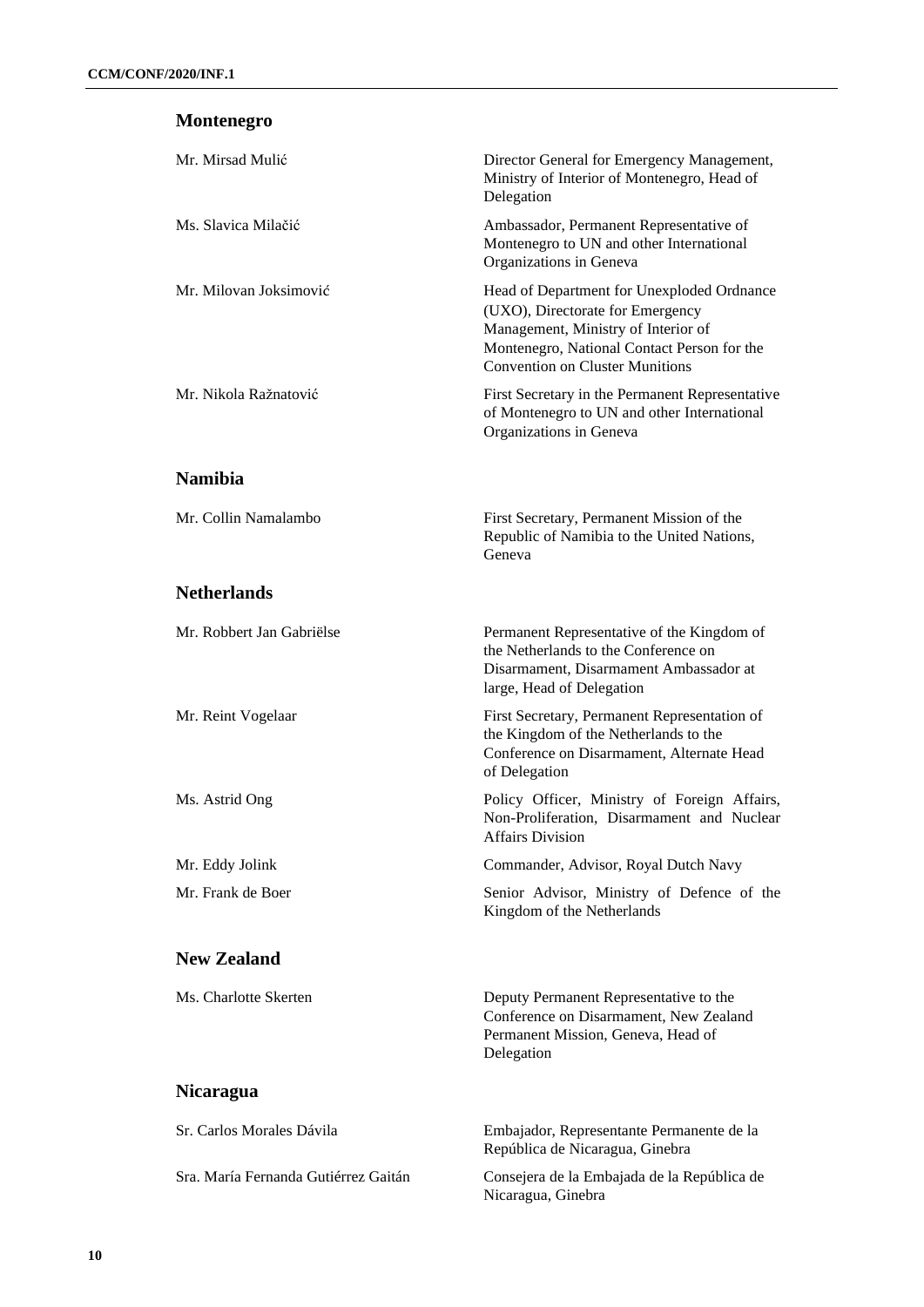#### **North Macedonia**

| Ms. Sejhan Zejnel                  | Third Secretary, Charge d'affaires, Permanent<br>Mission of North Macedonia, Geneva                                                |
|------------------------------------|------------------------------------------------------------------------------------------------------------------------------------|
| <b>Norway</b>                      |                                                                                                                                    |
| Ms. Tine Mørch Smith               | Ambassador, Permanent Representative,<br>Permanent Mission of Norway, Geneva                                                       |
| Ms. Ingrid Schøyen                 | Minister Counsellor, Permanent Mission of<br>Norway, Geneva                                                                        |
| Mr. Thomas Rem Berdal              | Senior Adviser, Ministry of Foreign Affairs,<br>Oslo                                                                               |
| Mr. Christian F. F. Rydning        | First Secretary, Permanent Mission of Norway,<br>Geneva                                                                            |
| Panama                             |                                                                                                                                    |
| Sr. Juan Alberto Castillero Correa | Embajador, Representante Permanente de la<br>Misión Permanente de Panama ante la Oficina<br>de las Naciones Unidas en Ginebra      |
| Sra. Grisselle Rodríguez           | Consejera de la Misión Permanente de Panamá<br>ante la Oficina de las Naciones Unidas en<br>Ginebra                                |
| Paraguay                           |                                                                                                                                    |
| Sr. Julio Peralta                  | Embajador, Representante Permanente Alterno,<br>Encargado de Negocios                                                              |
| Sr. Walter J. Chamorro Miltos      | Segundo Secretario, Misión Permanente,<br>Ginebra                                                                                  |
| Sra. Lea Grossen                   | Ataché                                                                                                                             |
| Peru                               |                                                                                                                                    |
| Sra. Silvia Alfaro                 | Embajadora, Representante Permanente del<br>Perú ante los Organismos Internacionales,<br>Ginebra                                   |
| Sr. Ricardo Morote                 | Embajador, Director de Seguridad y Defensa del<br>Ministerio de Relaciones Exteriores                                              |
| Sr. Carlos Briceño                 | Ministro, Representante Permanente Alterno del<br>Perú ante los Organismos Internacionales,<br>Ginebra                             |
| Sr. Augusto Cabrera                | Ministro, Director General de Relaciones<br>Internacionales del Ministerio de Defensa;                                             |
| Sr. Ricardo Salamanca              | Ministro Consejero, Subdirector de Acción<br>contra Minas Antipersonal del Ministerio de<br><b>Relaciones Exteriores</b>           |
| Sr. John Bonifaz                   | Comandante FAP, Jefe del Departamento de<br>Material de Guerra de la Dirección General de<br>Logística de la Fuerza Aérea del Perú |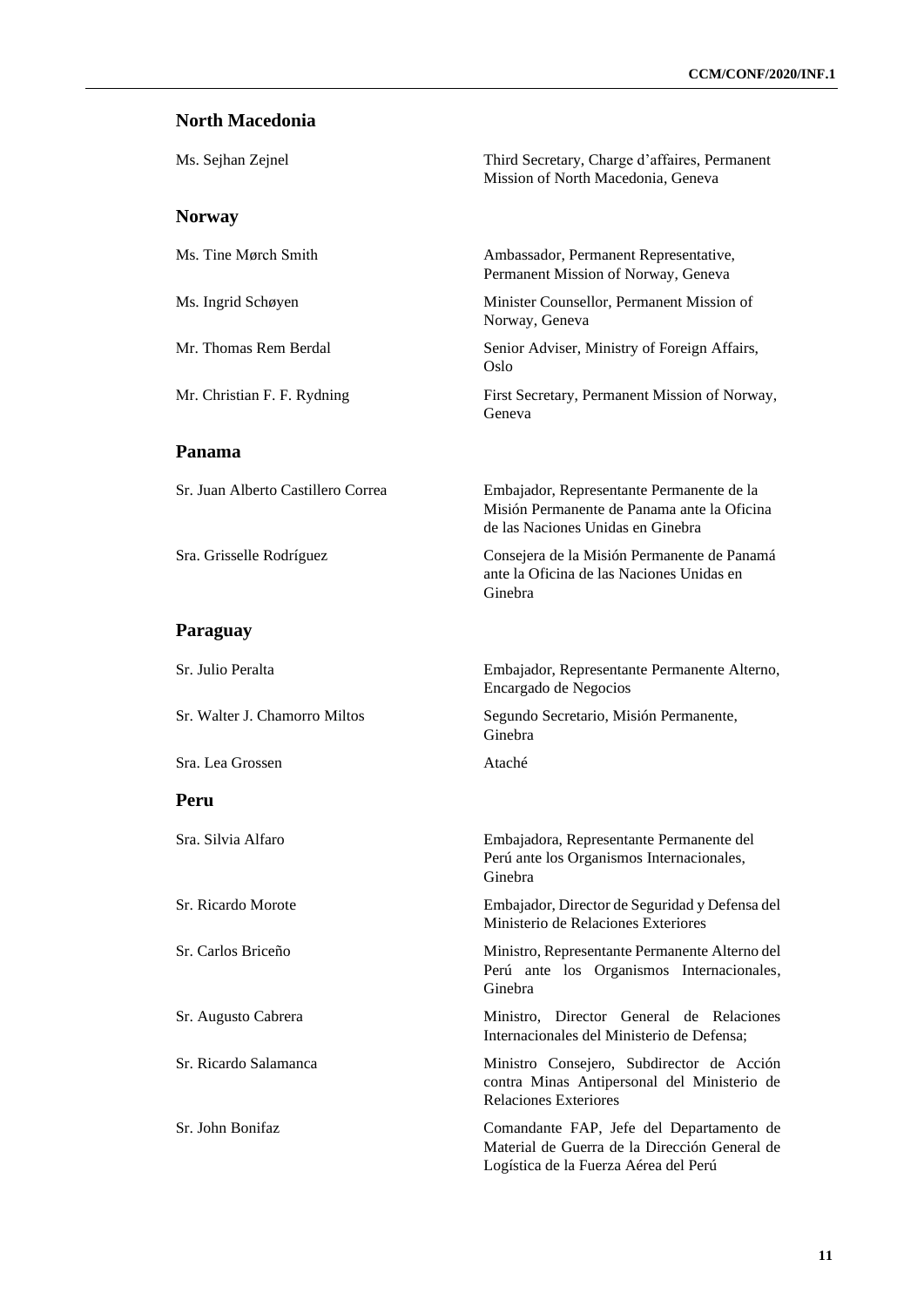| Sr. Guillermo Portillo        | Coronel EP<br>(r), Asesor del Despacho<br>Viceministerial de Políticas para la Defensa en<br>Humanitario<br>Desminado<br>y<br>Armas<br>Convencionales del Ministerio de Defensa;                        |  |
|-------------------------------|---------------------------------------------------------------------------------------------------------------------------------------------------------------------------------------------------------|--|
| Sr. Mario Espinoza            | Coronel FAP (r), Secretario Técnico Alterno<br>del Centro Peruano de Acción contra las Minas<br>Antipersonal (Contraminas)                                                                              |  |
| Sr. César Aréstegui           | Consejero, Funcionario de la Representación<br>Permanente del Perú ante los Organismos<br>Internacionales, Ginebra                                                                                      |  |
| Sra. Alicia Vela              | Abogada, Coordinadora General del Centro<br>Peruano de Acción contra las Minas<br>Antipersonal (Contraminas)                                                                                            |  |
| <b>Philippines</b>            |                                                                                                                                                                                                         |  |
| Mr. Evan P. Garcia            | Ambassador,<br>Permanent<br>Representative,<br>Permanent Mission of the Republic of the<br>Philippines to the United Nations and Other<br>International Organizations in Geneva                         |  |
| Ms. Maria Teresa T. Almojuela | Ambassador, Deputy Permanent<br>Representative, Permanent Mission of the<br>Republic of the Philippines to the United<br>Nations and Other International Organizations<br>in Geneva, Head of Delegation |  |
| Mr. Jonelle John S. Domingo   | Third Secretary, Permanent Mission of the<br>Republic of the Philippines to the United<br>Nations and Other International Organizations<br>in Geneva                                                    |  |
| <b>Portugal</b>               |                                                                                                                                                                                                         |  |
| Ms. Ana Barata                | Counsellor, Permanent Mission of Portugal to<br>the United Nations Office and other<br>International Organizations in Geneva                                                                            |  |
| Mr. Manuel Marques            | Lieutenant Colonel, Defense Resources<br>Directorate, Ministry of Defense                                                                                                                               |  |
| Mr. Eurico Rodrigues          | Security and Defense Department, Ministry of<br>Foreign Affairs                                                                                                                                         |  |
| <b>Republic of Moldova</b>    |                                                                                                                                                                                                         |  |
| Ms. Tatiana Molcean           | Ambassador, Permanent Representative of the<br>Republic of Moldova, Geneva                                                                                                                              |  |
| Mr. Iulian Grigoriță          | Deputy Permanent Representative of the<br>Republic of Moldova, Geneva                                                                                                                                   |  |
| <b>Slovakia</b>               |                                                                                                                                                                                                         |  |
| Mr. Daniel Dom                | Acting Director, International Relations<br>Department, Ministry of Defence of the Slovak<br>Republic, Head of Delegation                                                                               |  |
| Mr. Rastislav Tomajko         | Head of the Slovak Verification Centre,<br>Ministry of Defence of the Slovak Republic                                                                                                                   |  |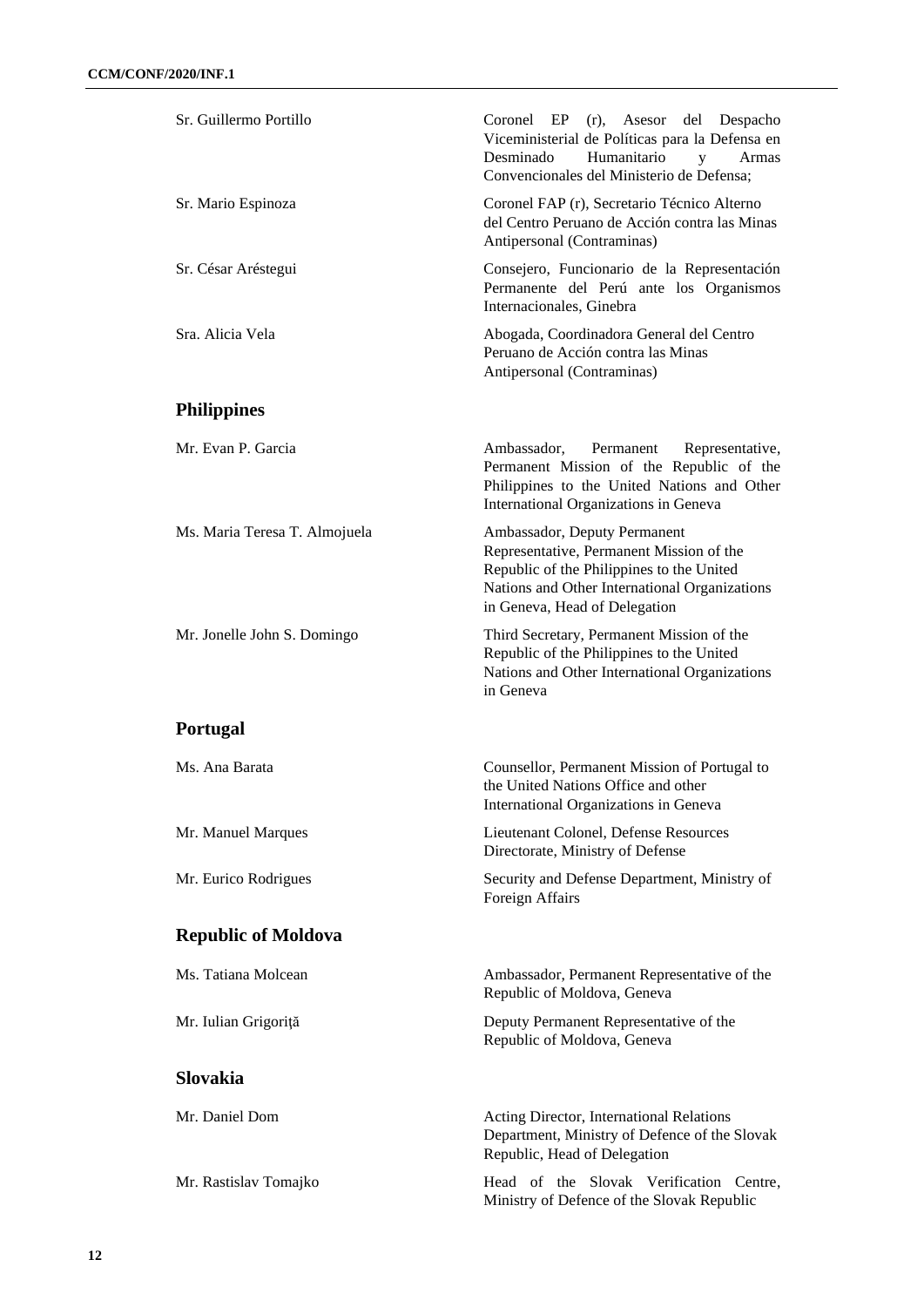| Mr. Miroslav Gutten                          | Second Secretary, Permanent Mission of the<br>Slovak Republic to the United Nations Office<br>and other International Organisations in Geneva             |
|----------------------------------------------|-----------------------------------------------------------------------------------------------------------------------------------------------------------|
| <b>Slovenia</b>                              |                                                                                                                                                           |
| Ms. Sabina Stadler Repnik                    | Ambassador, Permanent Representative of the<br>Republic of Slovenia to the United Nations<br>Office in Geneva                                             |
| Mr. Tadej Furlan                             | Minister Plenipotentiary, Ministry of Foreign<br>Affairs of Slovenia                                                                                      |
| Mr. Klemen Ponikvar                          | Counselor, Deputy Permanent Representative<br>of the Republic of Slovenia to the United<br>Nations Office in Geneva                                       |
| Ms. Danika Mencin                            | Advisor for Defence Cooperation, Ministry of<br>Defence                                                                                                   |
| <b>South Africa</b>                          |                                                                                                                                                           |
| Ms. Nozipho Joyce Mxakato-Diseko             | Ambassador, Extraordinary and<br>Plenipotentiary, Permanent Mission of South<br>Africa, Geneva                                                            |
| Ms. Nelia Barnard                            | Deputy Permanent Representative, Permanent<br>Mission of South Africa, Geneva                                                                             |
| Mr. Angus September                          | Counsellor, Disarmament Permanent Mission of<br>South Africa, Geneva                                                                                      |
| Mr. Shuaib Mahomed                           | Permanent<br>First<br>Secretary, Disarmament<br>Mission of South Africa, Geneva                                                                           |
| Ms. Moira Patrick                            | First<br>Secretary, Disarmament<br>Permanent<br>Mission of South Africa, Geneva                                                                           |
| Mr. David Wensley                            | Deputy Director Department of International<br>Relations and Cooperation, Pretoria                                                                        |
| <b>Spain</b>                                 |                                                                                                                                                           |
| Sr. D. Ignacio Sánchez de Lerín García-Ovies | Embajador ante la Conferencia de Desarme,<br>Representante Permanente Adjunto para<br>Asuntos de Desarme, Representación<br>Permanente de España, Ginebra |
| Sr. D. Juan Manglano Aboin                   | Consejero, Representación Permanente de<br>España, Ginebra                                                                                                |
| Sr. D. José Maria Correas Segurola           | Teniente Coronel, Centro Internacional de<br>Desminado, Madrid                                                                                            |
| Sr. D. Miguel Angel Fuentes Penizas          | Jefe de área de Desarme Químico y Biológico,<br>Madrid                                                                                                    |
| <b>Sri Lanka</b>                             |                                                                                                                                                           |
| Mr. C.A. Chandraprema                        | Ambassador, Permanent Representative,<br>Geneva, Head of Delegation                                                                                       |
| Ms. Dayani Mendis                            | Deputy Permanent Representative, Geneva                                                                                                                   |
| Ms. Udani Gunawardena                        | First Secretary, Permanent Mission, Geneva                                                                                                                |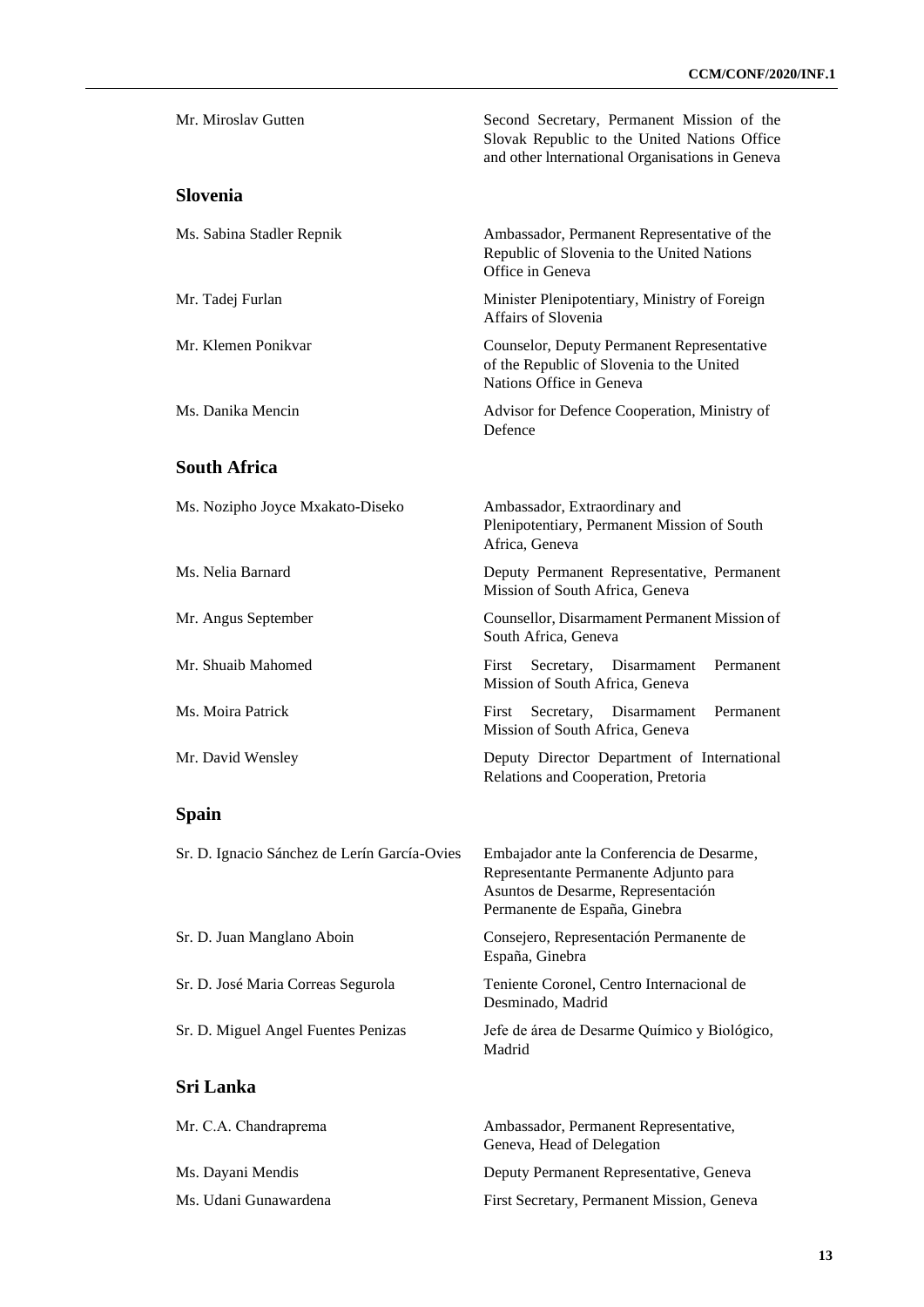#### **State of Palestine**

| Ms. Nada Tarbush          | Counsellor, Permanent Observer Mission of the<br>State of Palestine to the United Nations Office<br>and other international Organizations, Geneva                                                                              |
|---------------------------|--------------------------------------------------------------------------------------------------------------------------------------------------------------------------------------------------------------------------------|
| <b>Sweden</b>             |                                                                                                                                                                                                                                |
| Mr. Dr. John Brante       | Counsellor, Permanent Mission of Sweden,<br>Geneva                                                                                                                                                                             |
| Ms. Isabel Robert         | Desk Officer, Ministry for Foreign Affairs,<br>Stockholm                                                                                                                                                                       |
| Mr. Mikael Blomberg       | Major, Arms Control Division, Swedish Armed<br>Forces, HQ, Stockholm                                                                                                                                                           |
| <b>Switzerland</b>        |                                                                                                                                                                                                                                |
| M. Félix Baumann          | Ambassadeur, Représentant permanent de la<br>Suisse auprès de la Conférence du désarmement,<br>Mission permanente de la Suisse auprès de<br>l'Office des Nations Unies et des autres<br>organisations internationales à Genève |
| M. Laurent Masmejean      | Représentant permanent adjoint auprès de la<br>Conférence du désarmement, Mission<br>permanente de la Suisse auprès de l'Office des<br>Nations Unies et des autres organisations<br>internationales à Genève                   |
| M. Luc-Frédéric Jotterand | Conseiller militaire, Mission permanente de la<br>Suisse auprès de l'Office des Nations Unies et des<br>autres organisations internationales à Genève                                                                          |
| Mme Aline Berdoz          | Deuxième secrétaire, Mission permanente de la<br>Suisse auprès de l'Office des Nations Unies et<br>des autres organisations internationales à Genève                                                                           |
| M. Maxime Weber           | Expert associé, Mission permanente de la Suisse<br>auprès de l'Office des Nations Unies et des<br>autres organisations internationales à Genève                                                                                |
| Mme Maja Messmer          | Cheffe, Section Politique humanitaire, Division<br>Sécurité humaine, Département fédéral des<br>affaires étrangères à Berne                                                                                                    |
| M. Alessandro Palmoso     | Responsable de programme, Section politique<br>humanitaire, Division Sécurité humaine,<br>Département fédéral des affaires étrangères à<br>Berne                                                                               |
| <b>Tunisia</b>            |                                                                                                                                                                                                                                |
| M. Sabri Bachtobji        | Ambassadeur, Representant Permanent de<br>Tunisie aupres de l'Office des Nations Unies à<br>Genève et des autres Organisations<br>internationales en Suisse.                                                                   |
| Mme Mouna Mcharek Hadiji  | Ministre Plénipotentiaire à la Mission<br>Permanente de Tunisie aupres de l'Office des<br>Nations Unies à Geneve et des autres<br>Organisations internationales en Suisse.                                                     |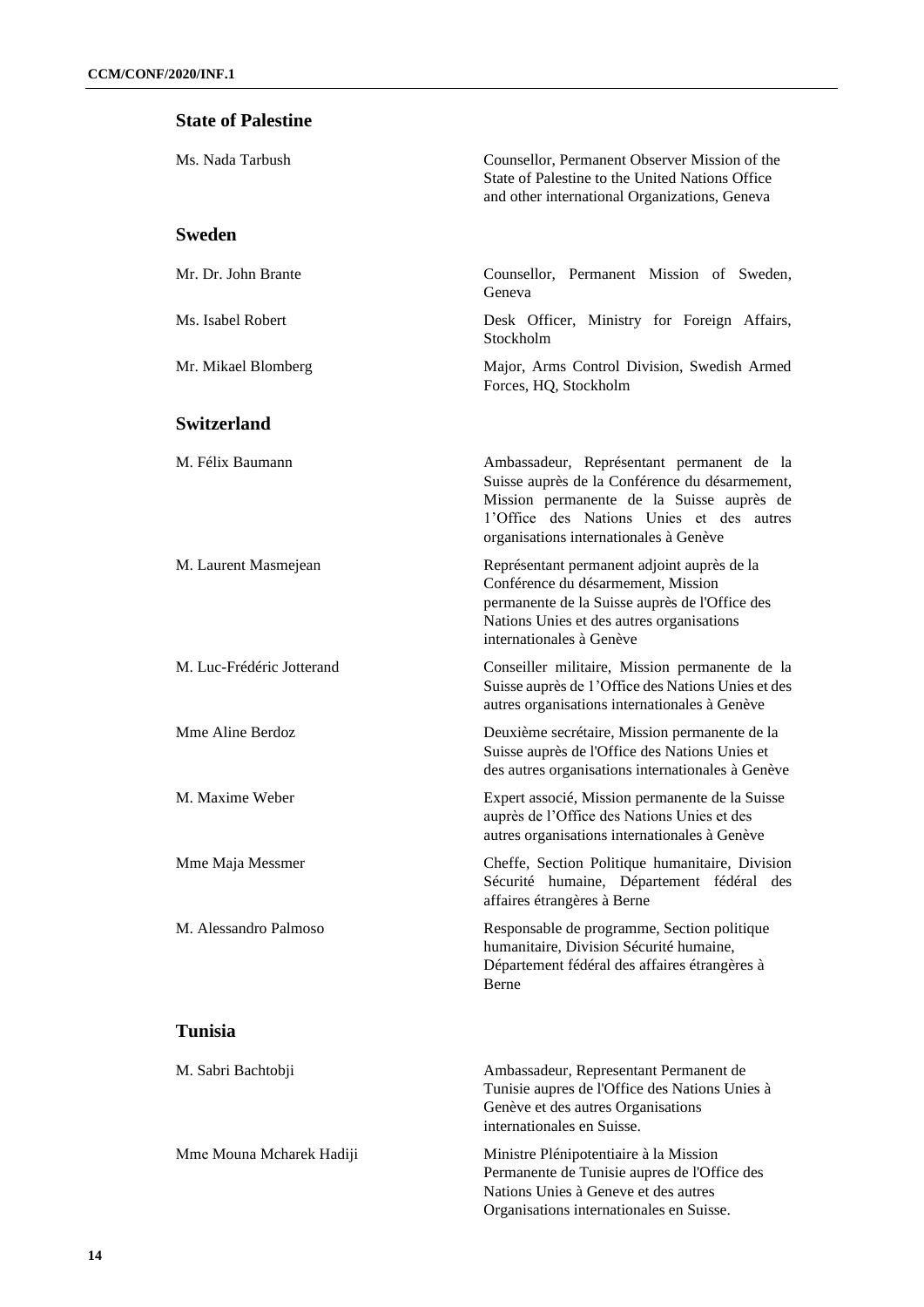# **United Kingdom of Great Britain and Northern Ireland**

| Mr. Aidan Liddle            | Ambassador, Permanent Representative of the<br>United Kingdom to the Conference on<br>Disarmament, Geneva, Head of Delegation |
|-----------------------------|-------------------------------------------------------------------------------------------------------------------------------|
| Mr Simon Cleobury           | Deputy Permanent Representative to the<br>Conference on Disarmament, Geneva                                                   |
| Ms. Eleonora Saggese        | Disarmament Attaché, Permanent Mission of the<br>United Kingdom to the Conference on<br>Disarmament, Geneva                   |
| Ms. Stephanie Baker         | Intern, Permanent Mission of the United Kingdom<br>to the Conference on Disarmament, Geneva                                   |
| Ms. Jasmin Ganeshalingam    | Conventional Arms Policy Officer, Foreign,<br>Commonwealth and Development Office                                             |
| Mr. Joe Shapiro             | Mine Action Policy and Programme Lead,<br>Foreign,<br>Commonwealth<br>and Development<br>Office                               |
| Mr. David True              | Head, Conventional Arms and Regimes, Foreign,<br>Commonwealth and Development Office                                          |
| Mr. David Beadle            | Head, Multilateral and Humanitarian<br>Arms<br>Control,<br>Foreign,<br>Commonwealth<br>and<br>Development Office              |
| Ms. Melissa Keery           | Officer,<br>Global<br>Mine<br>Programme<br>Action<br>Programme,<br>Foreign,<br>Commonwealth<br>and<br>Development Office      |
| Ms. Catherine Collins       | Global Mine Action<br>Programme<br>Manager,<br>Programme,<br>Foreign,<br>Commonwealth<br>and<br>Development Office            |
| Ms. Rachael Wilkie          | Programme Manager, Global Mine Action<br>Programme, Foreign, Commonwealth and<br>Development Office                           |
| Uruguay                     |                                                                                                                               |
| Sra. Alejandra Costa        | Representante Permanente Alterna, Misión<br>Permanente, Ginebra                                                               |
| Sra. Soledad Martínez       | Ministra Consejera, Misión Permanente, Ginebra                                                                                |
| Zambia                      |                                                                                                                               |
| Ms. Martha Lungu Mwitumwa   | Ambassador, Permanent Representative,<br>Permanent Mission of the Republic of Zambia to<br>the United Nations, Geneva         |
| Ms. Dyriss Kabwita Simasiku | Assistant Director, Zambia Mine Action Centre,<br>Ministry of Foreign Affairs                                                 |
| Ms. Chileshe Veronica Nkole | First Secretary, Permanent Mission of the<br>Republic of Zambia to the United Nations,<br>Geneva                              |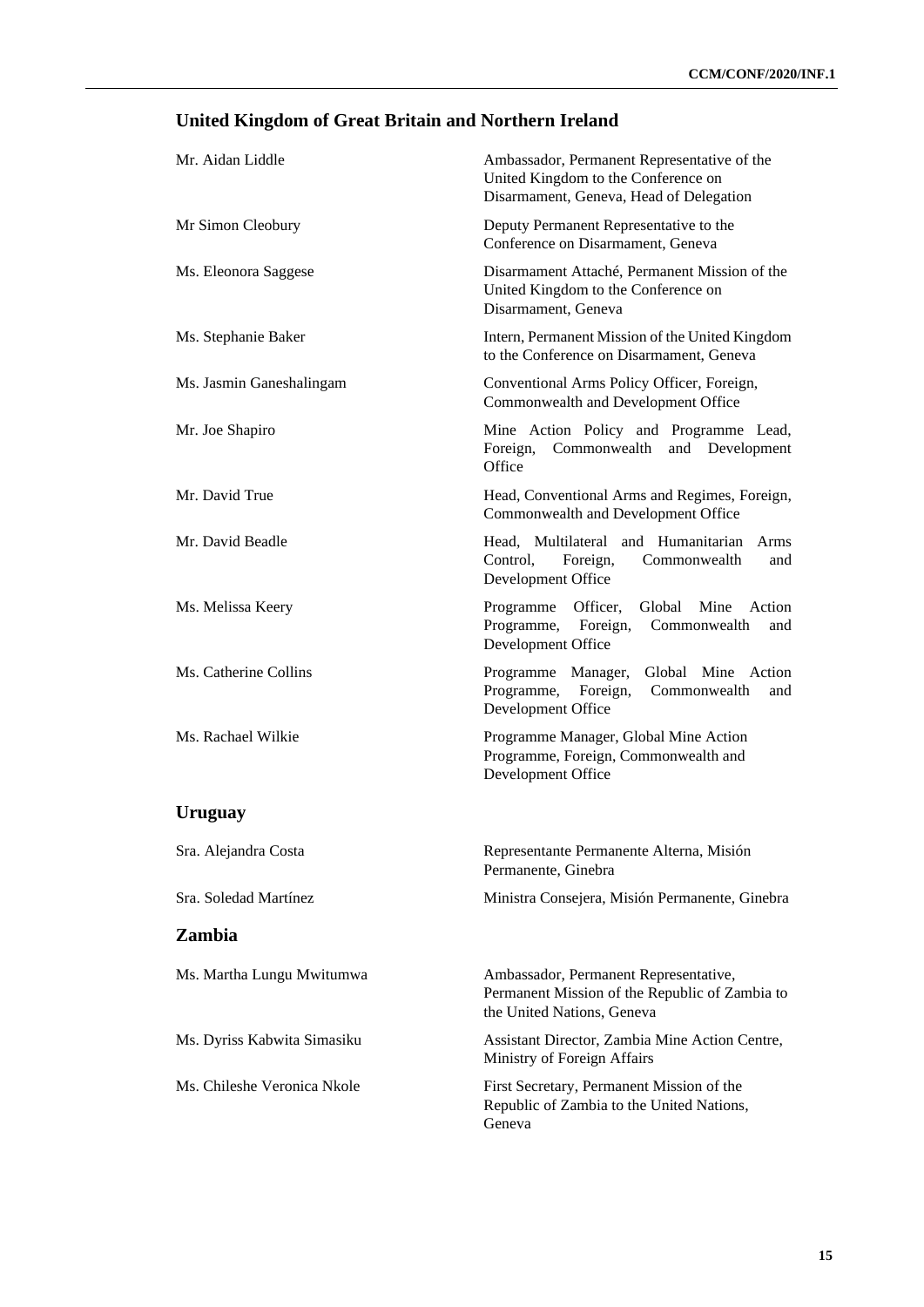### **B. States which have ratified or acceded to the Convention, but for which it is not yet in force**

## **C. Signatory States**

**Angola** 

| Mme Margarida Izata         | Ambassadeur, Représentant Permanente, Genève                                                                              |  |
|-----------------------------|---------------------------------------------------------------------------------------------------------------------------|--|
| M. António Jaime            | Counseiller, Représentation Permanente, Genève                                                                            |  |
| Mr. José Paulo Isabel       | Directeur adjoint de l'Autorité National                                                                                  |  |
| Mr. Claudio Roberto Crispim | Secretaire Permanente de l'Autorité National                                                                              |  |
| <b>Cyprus</b>               |                                                                                                                           |  |
| Mr. George C. Kasoulides    | Ambassador, Permanent Representative<br>Permanent Mission of the Republic of Cyprus,<br>Geneva                            |  |
| Ms. Andrea Petranyi         | Deputy Permanent Representative Permanent<br>Mission of the Republic of Cyprus, Geneva                                    |  |
| Mr. Christos Makriyiannis   | First Secretary, Permanent Mission of the<br>Republic of Cyprus, Geneva                                                   |  |
| Ms. Christiana Koktsidou    | Attaché, Permanent Mission of the Republic of<br>Cyprus, Geneva                                                           |  |
| <b>Indonesia</b>            |                                                                                                                           |  |
| Ms. Grata Werdaningtyas     | Ambassador,<br>Deputy<br>Permanent<br>Representative, Permanent Mission, Geneva                                           |  |
| Mr. Ricky E.V. Ichsan       | Deputy Director of International Security and<br>Disarmament Ministry of Foreign Affairs                                  |  |
| Mr. Indra Rosandry          | Minister<br>Counsellor,<br>Permanent<br>Mission,<br>Geneva                                                                |  |
| Mr. Roy Martin HS           | Directorate of International Security<br>and<br>Disarmament, Ministry of Foreign Affairs of the<br>Republic of Indonesia  |  |
| Mr. Nanang Hery S           | Head of the Sub-directorate of Governance on<br>Directorate Material, Ministry of Defense of the<br>Republic of Indonesia |  |
| Ms. Risha Jilian Chaniago   | Second Secretary, Permanent Mission, Geneva                                                                               |  |
| Mr. Tang Upe                | Mayor, Indonesian Army                                                                                                    |  |

## **D. Other observer States and entities**

#### **Argentina**

Sr. Federico Villegas Embajador, Representante Permanente de la República Argentina ante los Organismos Internacionales en Ginebra.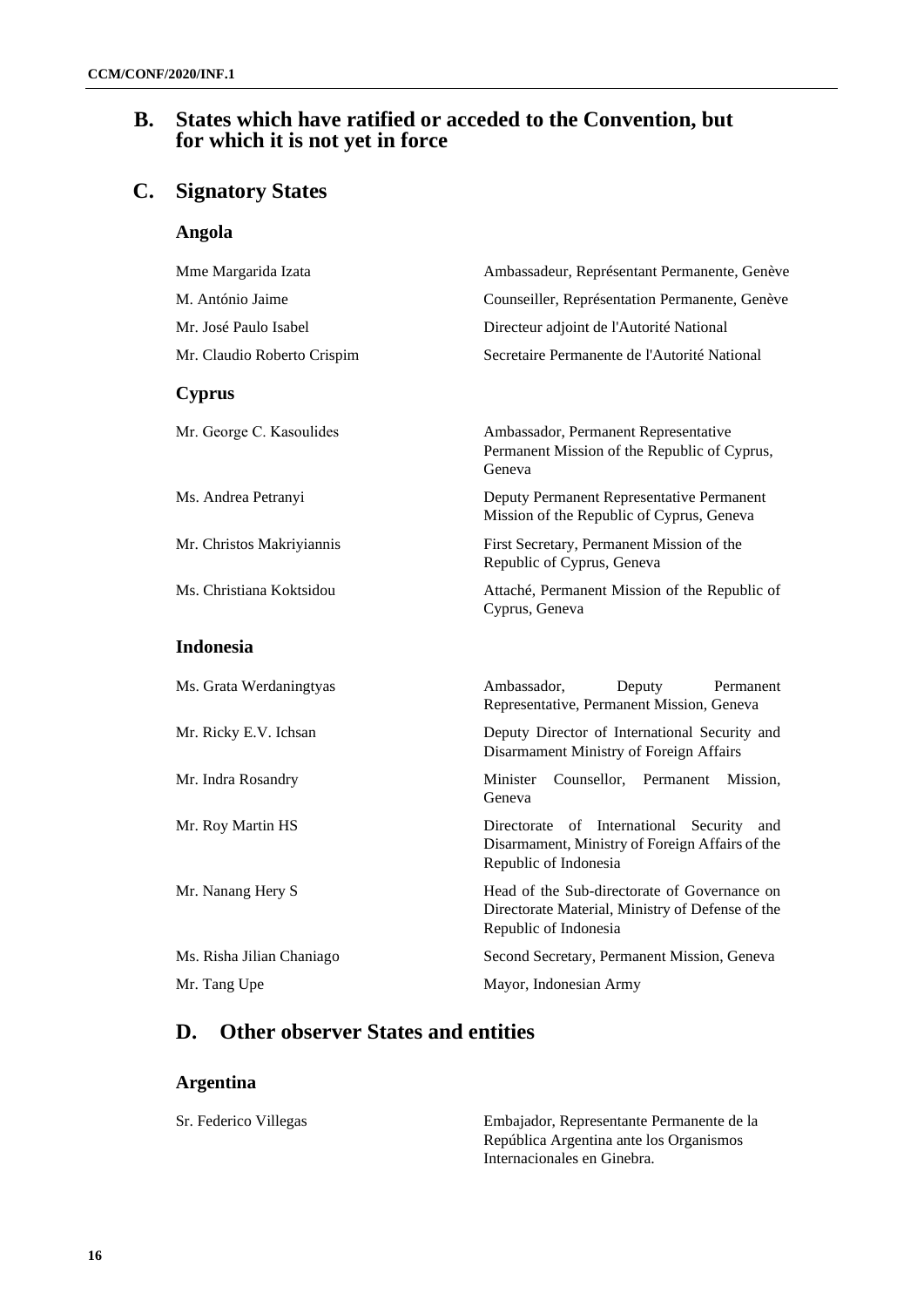| Sra. Estefania Porta  | Secretario, Misión Permanente de la República<br>Argentina ante los Organismos Internacionales<br>en Ginebra                                                                               |
|-----------------------|--------------------------------------------------------------------------------------------------------------------------------------------------------------------------------------------|
| Sra. Gisela Aijenbon  | Dirección de Seguridad Internacional, Asuntos<br>Nucleares y Espaciales del Ministerio de<br>Relaciones Exteriores, Comercio Internacional y<br>Culto                                      |
| Sr. Leandro Abbenante | Dirección General de Malvinas e Islas del<br>Atlántico Sur, del Ministerio de Relaciones<br>Exteriores, Comercio Internacional y Culto                                                     |
| <b>Armenia</b>        |                                                                                                                                                                                            |
| Mr. Henrik Yeritsyan  | Third Secretary, Permanent Mission of the<br>Republic of Armenia, Geneva                                                                                                                   |
| Mr. Arsen Kotanjyan   | Second Secretary, Permanent Mission of the<br>Republic of Armenia, Geneva                                                                                                                  |
| Azerbaijan            |                                                                                                                                                                                            |
| Mr. Vaqif Sadiqov     | Ambassador Extraordinary and Plenipotentiary,<br>Permanent Representative of the Republic of<br>Azerbaijan to the United Nations Office and<br>other International Organizations in Geneva |
| Mr. Seymur Mardaliyev | Deputy Permanent Representative, Permanent<br>Mission of the Republic of Azerbaijan to the<br>United Nations Office and other International<br>Organizations in Geneva                     |
| China                 |                                                                                                                                                                                            |
| Ms. Jiang Ning        | First Secretary, Permanent Mission, Geneva                                                                                                                                                 |
| Mr. Wei Chen          | Third Secretary, Permanent Mission, Geneva                                                                                                                                                 |
| <b>Finland</b>        |                                                                                                                                                                                            |
| Mr. Kimmo Laukkanen   | Minister Counsellor, Permanent Mission of<br>Finland, Geneva                                                                                                                               |
| Ms. Heidi Hanhijärvi  | Intern, Permanent Mission of Finland, Geneva                                                                                                                                               |
| <b>Kazakhstan</b>     |                                                                                                                                                                                            |
| Ms. Anar Fazylova     | Second Secretary of the Permanent Mission of<br>the Republic of Kazakhstan, Geneva                                                                                                         |
| Libya                 |                                                                                                                                                                                            |
| Mr. Wisam Almiladi    | First Secretary, at the Permanent Mission of the<br>State of Libya                                                                                                                         |
| <b>Morocco</b>        |                                                                                                                                                                                            |
| Mr. Omar Zniber       | Ambassador Permanent Representative, Geneva<br>Head of Delegation                                                                                                                          |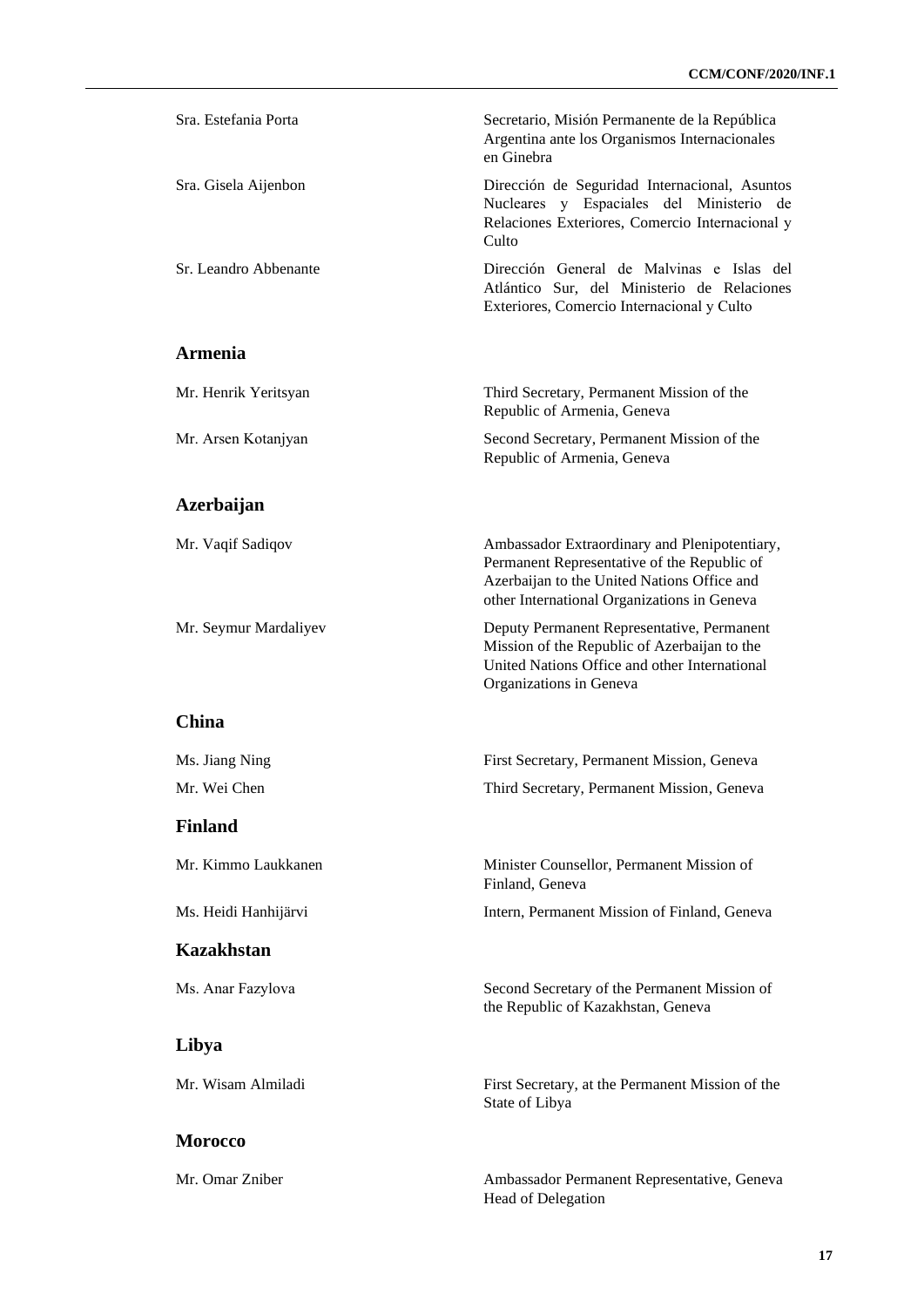| Mr. Abdellah Boutadghart             | Deputy Permanent Representative, Geneva                                                                                                         |
|--------------------------------------|-------------------------------------------------------------------------------------------------------------------------------------------------|
| Mr. Mohamed Yassine Kabbaj           | First Secretary, permanent Mission, Geneva                                                                                                      |
| Mr. Hicham Yaagoubi                  | Lieutenant Colonel, Administration of National<br>Defense                                                                                       |
| <b>Myanmar</b>                       |                                                                                                                                                 |
| Mr. Myint Thu                        | Permanent Representative, Permanent Mission of<br>Myanmar, Geneva                                                                               |
| <b>Serbia</b>                        |                                                                                                                                                 |
| Mr. Dejan Zlatanović                 | Ambassador, Permanent Representative of the<br>Republic of Serbia, Geneva                                                                       |
| Mr. Andrej Stefanović                | Attaché, Permanent Mission of the Republic of<br>Serbia, Geneva                                                                                 |
| <b>Sudan</b>                         |                                                                                                                                                 |
| Ms. Sahar Mohammed Issahg Gasmelseed | Expert, Permanent Mission, Geneva                                                                                                               |
| <b>Thailand</b>                      |                                                                                                                                                 |
| Mr. Worawut Smuthkalin               | Minister Counsellor, Permanent Mission of<br>Thailand to the United Nations and other<br>International Organizations in Geneva                  |
| Mr. Kitjawat Tacharoen               | Counsellor, Permanent Mission of Thailand to<br>the United Nations and other International<br>Organizations in Geneva                           |
| Ms. Samatha Wongthien                | First Secretary, Peace, Security and Disarmament<br>Division,<br>Intemational<br>Department<br>of<br>Organizations, Ministry of Foreign Affairs |
| Yemen                                |                                                                                                                                                 |
| Mr. Ameen Saleh Alaqili              | Director of YEMAC, Head of Delegation                                                                                                           |
| Mr. Qaid Haitham Atef                | Director of the Executive Mine Action Centre,<br>Aden                                                                                           |
| Mr. Akram Salem Ali                  | Office Manager of the Director of YEMAC                                                                                                         |

# **E. International organizations or institutions<sup>1</sup>**

### **Cluster Munition Coalition (CMC)**

| Ms. Katarzyna Derlicka-Rosenbauer | Delegate |
|-----------------------------------|----------|
| Ms. Diana Carolina Prado Mosquera | Delegate |
| Mr. Steve Goose                   | Delegate |
| Ms. Denise Coghlan                | Delegate |
| Mr. Nayem Brahim                  | Delegate |

<sup>1</sup> Pursuant to rule 1.2 of the rules of procedure (CCM/MSP/2016/3).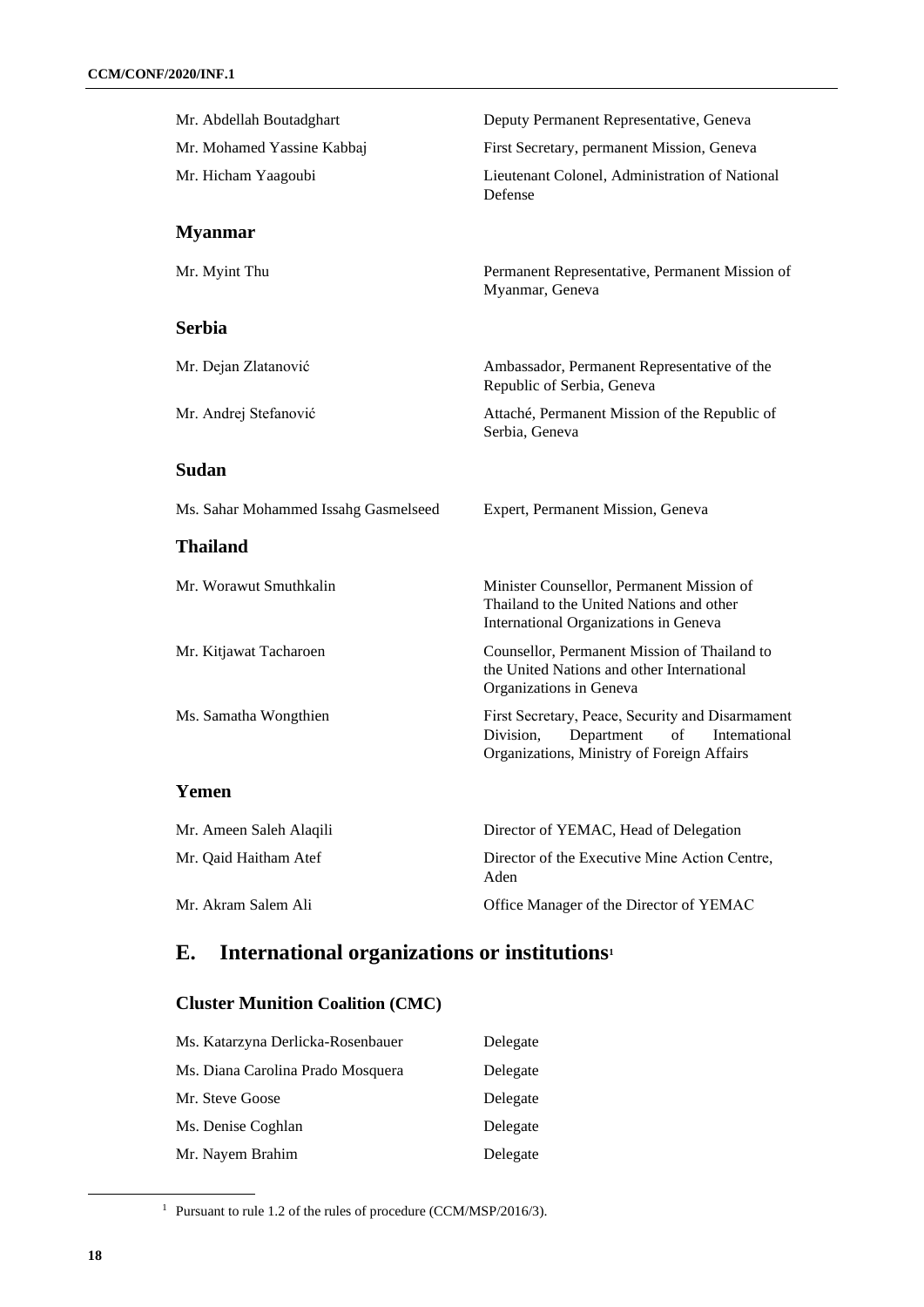| Mr. Michel Uiterwaal          | Delegate |
|-------------------------------|----------|
| Ms. Beatriz Gonçalves Pereira | Delegate |
| Ms. Ferdausia Mokamad         | Delegate |
| Ms. Júlia Stemkopp Marçal     | Delegate |
| Ms. Pamela Bernal             | Delegate |
| Mr. Souleymane Diallo         | Delegate |
| Ms. Roza Safikhanli           | Delegate |
| Mr. Antoine Diatta            | Delegate |
| Ms. Alma Al Osta              | Delegate |
| Ms. Eva Maria Fischer         | Delegate |
| Mr. Sopheak Sak               | Delegate |
| Ms. Eunice Janssen            | Delegate |
| Mr. Marc-André Chouinard      | Delegate |
| Ms. Daham Khalaf              | Delegate |
| Ms. Elea Boureux              | Delegate |
| Mr. Eric Mallinjoud           | Delegate |
| Mr. Jared Bloch               | Delegate |
| Ms. Marion Loddo              | Delegate |
| Mr. Hector Guerra             | Delegate |
| Ms. Gona Saeed                | Delegate |
| Mr. Sarani Diatta             | Delegate |
| Ms. Chealsie Mukere           | Delegate |
| Ms. Natalia Morales Campillo  | Delegate |
| Mr. Owen Henry Muzoora        | Delegate |
| Ms. Rozhek Amjad              | Delegate |
| Mr. Tun Channareth            | Delegate |
| Ms. Nillasi Liyanage          | Delegate |
| Ms. Mimidoo Achakpa           | Delegate |
| Ms. Hao Nguyen                | Delegate |
| Mr. Dejan Ivanovic            | Delegate |
| Mr. Par-Dieu Mayenikini       | Delegate |
| Mr. Alejandro Castañeda       | Delegate |
| Ms. Natasha Dokovska          | Delegate |
| Ms. Bonnie Docherty           | Delegate |
| Mr. Håvard Bach               | Delegate |
| Mr. Vidya Abhayagunawardena   | Delegate |
| Mr. Giuseppe Schiavello       | Delegate |
| Ms. Tibisay Ambrosini         | Delegate |
| Mr. Moaffak Alkhafaji         | Delegate |
| Ms. Margaret Arach Orech      | Delegate |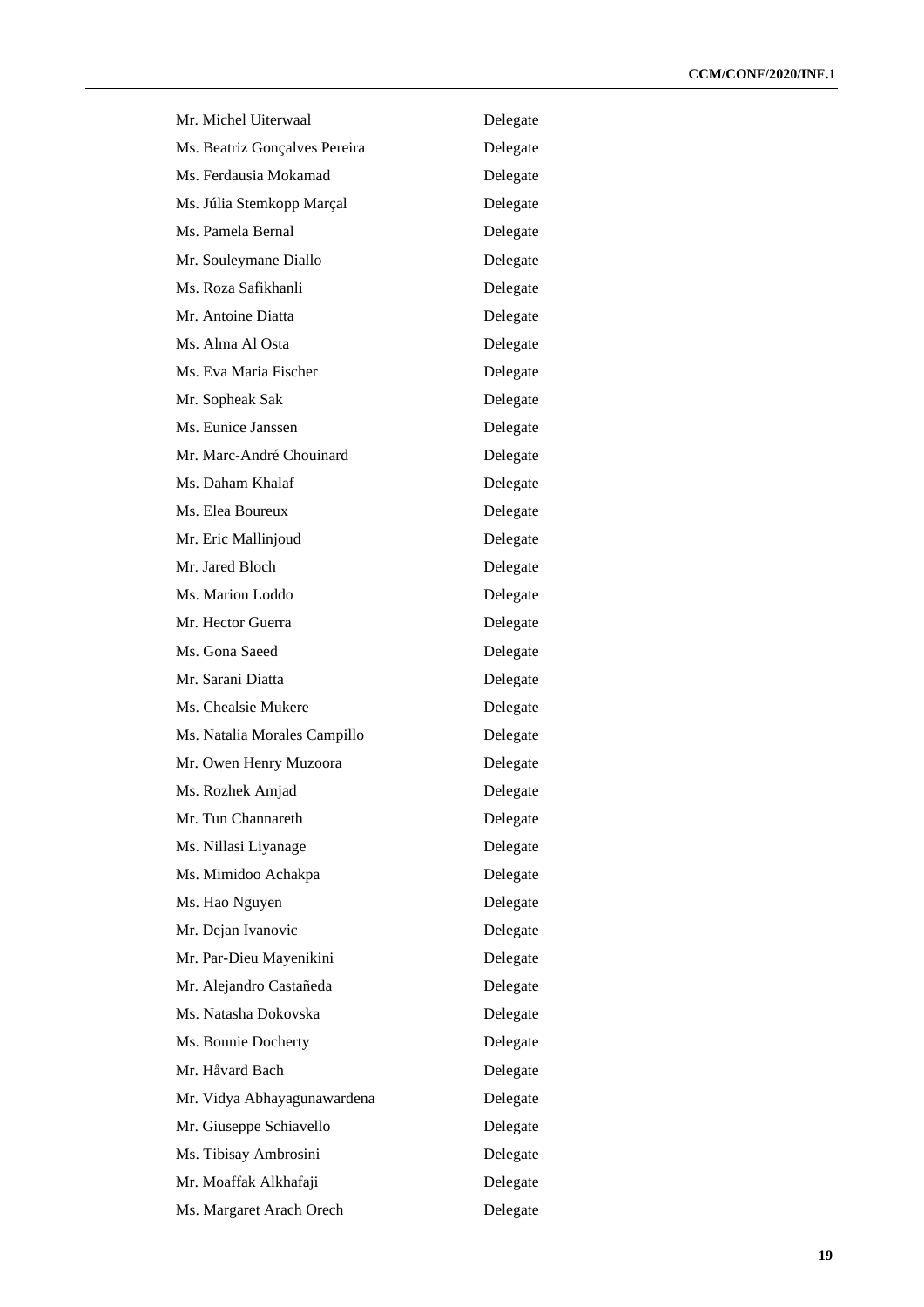| Mr. Mamady Gassama          | Delegate |
|-----------------------------|----------|
| Mr, Mohammad Hussain Ahmadi | Delegate |
| Mr. Yeshua Moser-Puangsuwan | Delegate |
| Ms. Mary Wareham            | Delegate |
| Ms. Purna Shova Chitrakar   | Delegate |
| Mr. Paul Hannon             | Delegate |
| Ms. Maia Buchukuri          | Delegate |
| Mr. Camilo Serna            | Delegate |
| Mr. Bekele Gonfa Oba        | Delegate |
| Mr. Loren Persi Vicentic    | Delegate |
| Ms. Erin Hunt               | Delegate |
| Ms. Habbouba Aoun           | Delegate |

#### **Geneva International Centre for Humanitarian Demining (GICHD)**

| Mr. Stefano Toscano    | Ambassador, Director<br><b>Head of Delegation</b>                     |
|------------------------|-----------------------------------------------------------------------|
| Mr. Rory Logan         | Advisor, IHL and Policy                                               |
| Mr. Valon Kumnova      | Chief, Mine Action Programme                                          |
| Mr. Pascal Rapillard   | Head, External Relations, Policy and<br><b>Cooperation Programmes</b> |
| Ms. Arianna Calza Bini | Head, Gender and Mine Action Programme                                |
| Ms. Silvia Cattaneo    | Advisor, Policy                                                       |
| Mr. Jérémy Repond      | <b>External Relations and Policy Officer</b>                          |

#### **International Committee of the Red Cross (ICRC)**

| Mr. Peter Maurer     | <b>ICRC</b> President                                                        |
|----------------------|------------------------------------------------------------------------------|
| Mr. Laurent Gisel,   | Head of the Arms and Conduct of Hostilities<br>Unit, legal division, ICRC    |
| Ms. Wen Zhou         | Legal Adviser, Arms and Conduct of Hostilities<br>Unit, Legal division, ICRC |
| Mr. Erik Tollefsen   | Head of Weapon and Contamination Unit, ICRC                                  |
| Mr. Mark Zlot        | <b>Physical Rehabilitation Program Coordinator</b>                           |
| Ms. Kelisiana Thynne | Legal Adviser, Advisory Service, Legal division                              |
| Ms. Giulia Carlini   | Associate, Arms and Conduct of Hostilities Unit,<br>Legal division, ICRC     |

#### **International Federation of Red Cross and Red Crescent Societies (IFRC)**

Mr. Knut Sverre Senior Adviser, Access to Education and Arms Issues, Norwegian Red Cross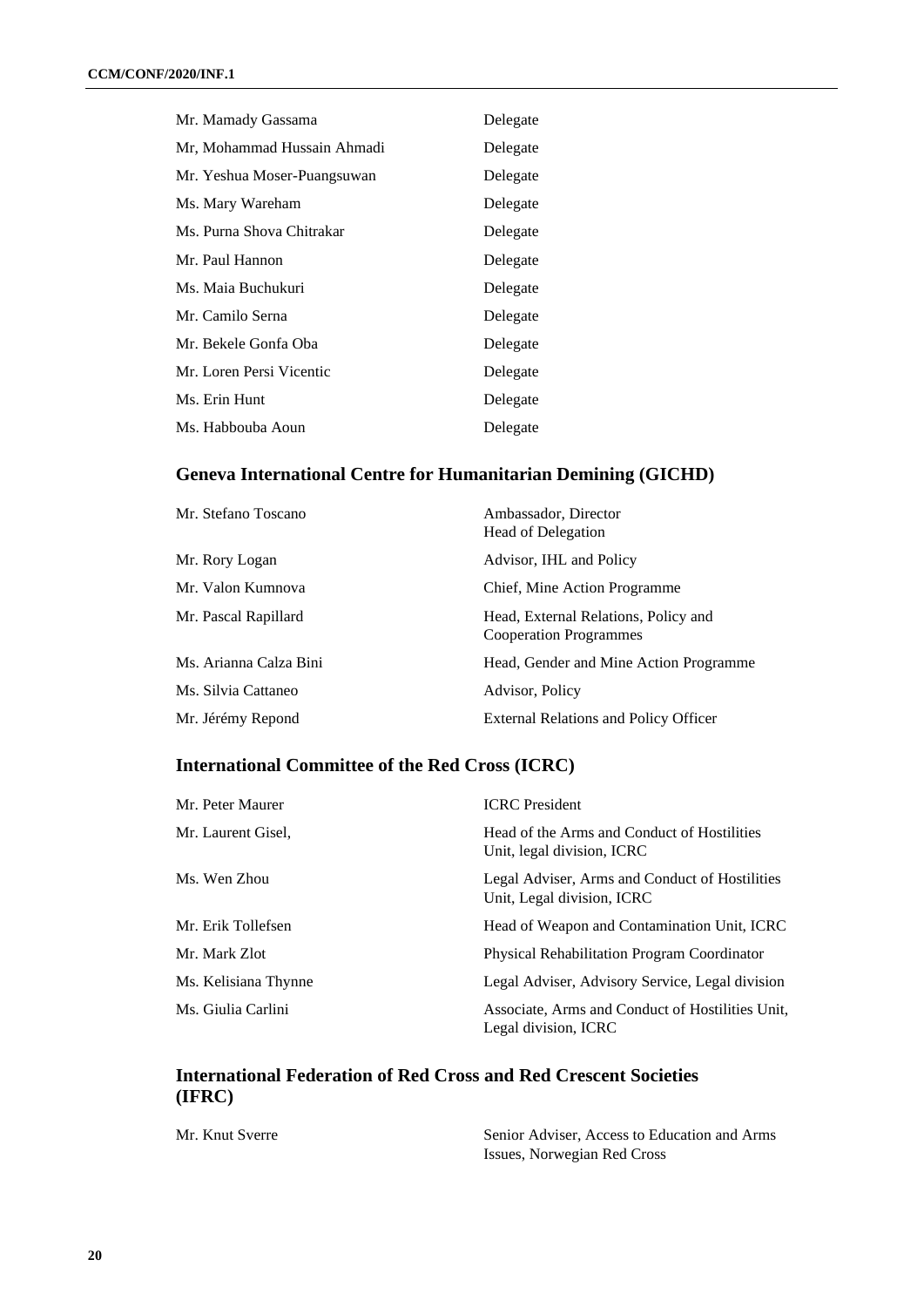### **United Nations Mine Action Service (UNMAS)**

| Mr. Bruno Donat     | Chief, UNMAS, Geneva office                                   |
|---------------------|---------------------------------------------------------------|
| Ms. Marlitt Brandes | Associate Political Affairs Officer                           |
| Mr. William Chemaly | Global Protection Cluster Coordinator, UNHCR<br>Geneva office |

#### **United Nations Office for Disarmament Affairs (UNODA)**

| Ms. Silvia Mercogliano         | <b>Political Affairs Officer</b>    |
|--------------------------------|-------------------------------------|
| Ms. Erika Kawahara             | Associate Political Affairs Officer |
| Mr. Donald Dimailig            | Intern                              |
| Mr. Darius Meissner            | Intern                              |
| Ms. Wenjie Wang                | Intern                              |
| Ms. Nadiya Dzyubynska          | <b>Staff Assistant</b>              |
| Ms. Natalija Erjavec           | <b>Staff Assistant</b>              |
| Ms. Maria José Orellana Alfaro | Documents Assistant                 |

# **F. Other relevant international organizations and institutions<sup>2</sup>**

#### **European Union**

| Mr. Walter Stevens      | Ambassador, Permanent Delegation of the European<br>Union, Geneva, Head of Delegation                     |
|-------------------------|-----------------------------------------------------------------------------------------------------------|
| Mr Thomas Wagner        | Ambassador, Permanent Delegation of the<br>European Union to UNOG in Geneva,<br>Deputy Head of Delegation |
| Ms. Marketa Homolkova   | Minister Counsellor, Permanent Delegation of the<br>European Union, Geneva                                |
| Ms. Nicoleta Birladianu | Political Officer, Permanent Delegation of<br>the European Union to UNOG in Geneva                        |
| Ms. Flaminia Sacchetto  | Intern, Permanent Delegation of the<br>European Union to UNOG in Geneva                                   |
| Mr. Martin Moks         | Intern, Permanent Delegation of the<br>European Union to UNOG in Geneva                                   |

### **Handicap International (Humanity & Inclusion)**

| Ms. Elke Hottentot    | Head of delegation |
|-----------------------|--------------------|
| Ms. Camilla Roberti   | Member             |
| Mr. Emmanuel Sauvage  | Member             |
| Mr. Christiaan Meijer | Member             |

<sup>2</sup> Pursuant to rule 1.3 of the rules of procedure (CCM/MSP/2016/3).